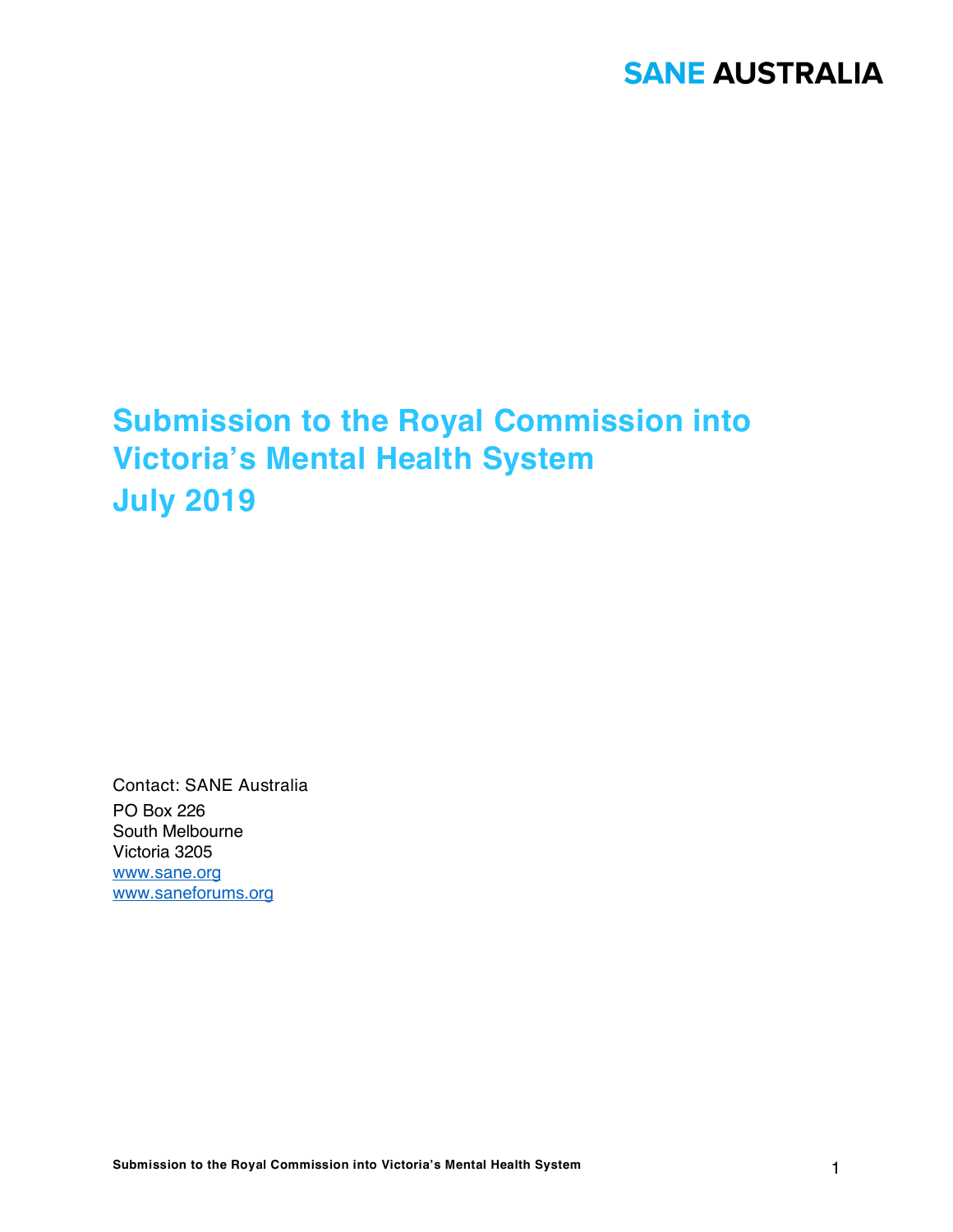### **Table of Contents**

| Attraction and retention | $\dots$ 17 |
|--------------------------|------------|
|                          |            |
|                          |            |
|                          |            |
|                          |            |
|                          |            |
|                          |            |
|                          |            |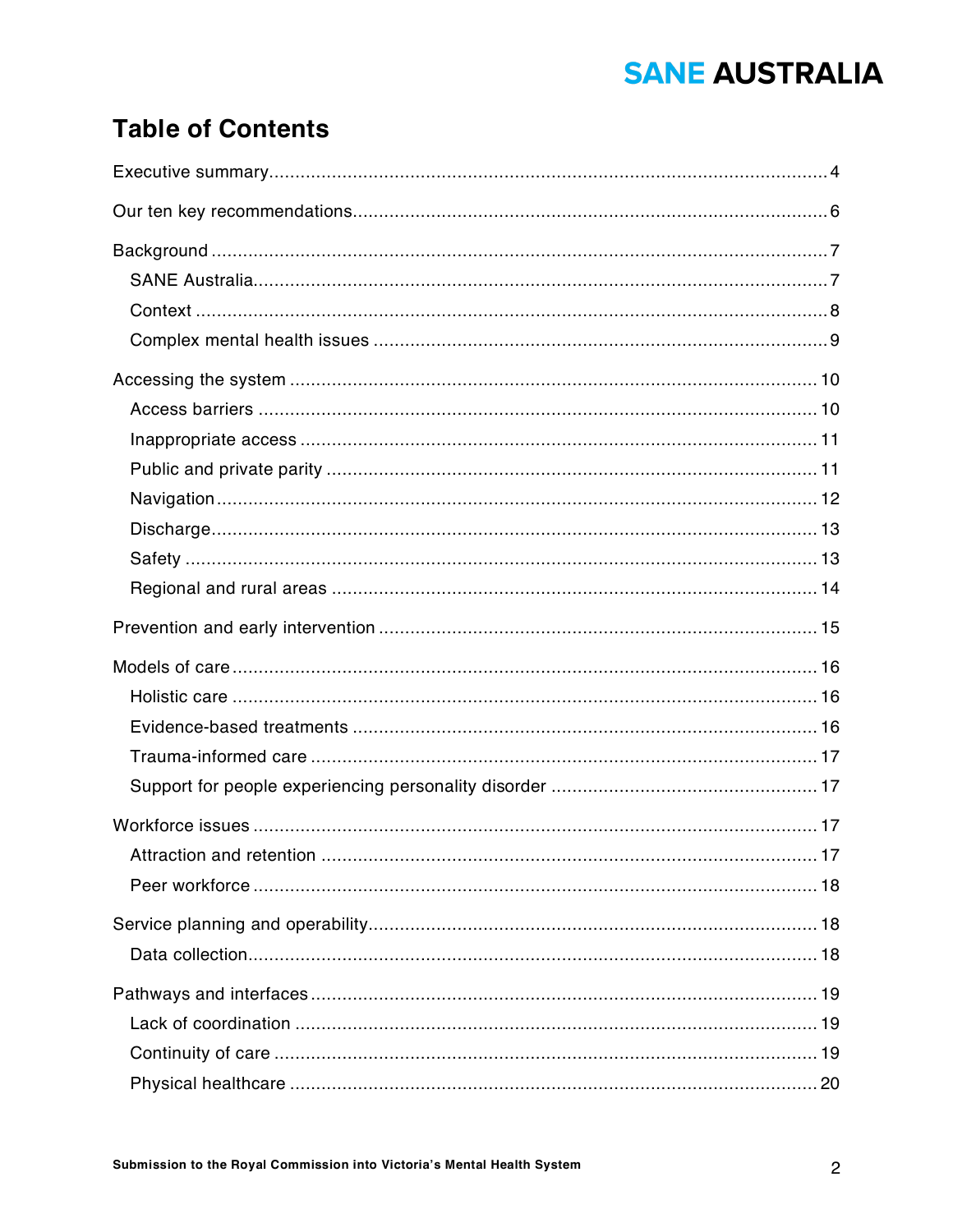| Victoria's response to the National Disability Insurance Scheme implementation 32 |  |
|-----------------------------------------------------------------------------------|--|
|                                                                                   |  |
|                                                                                   |  |
|                                                                                   |  |

SANE Australia acknowledges the Aboriginal and Torres Strait Islander peoples as the traditional custodians of the land on which it operates, and pays respect to Elders past, present and emerging. SANE acknowledges the impact of transgenerational trauma on the social and emotional wellbeing of our First Nation's people and is committed to advocating for improved mental health services for Aboriginal and Torres Strait Islander Communities.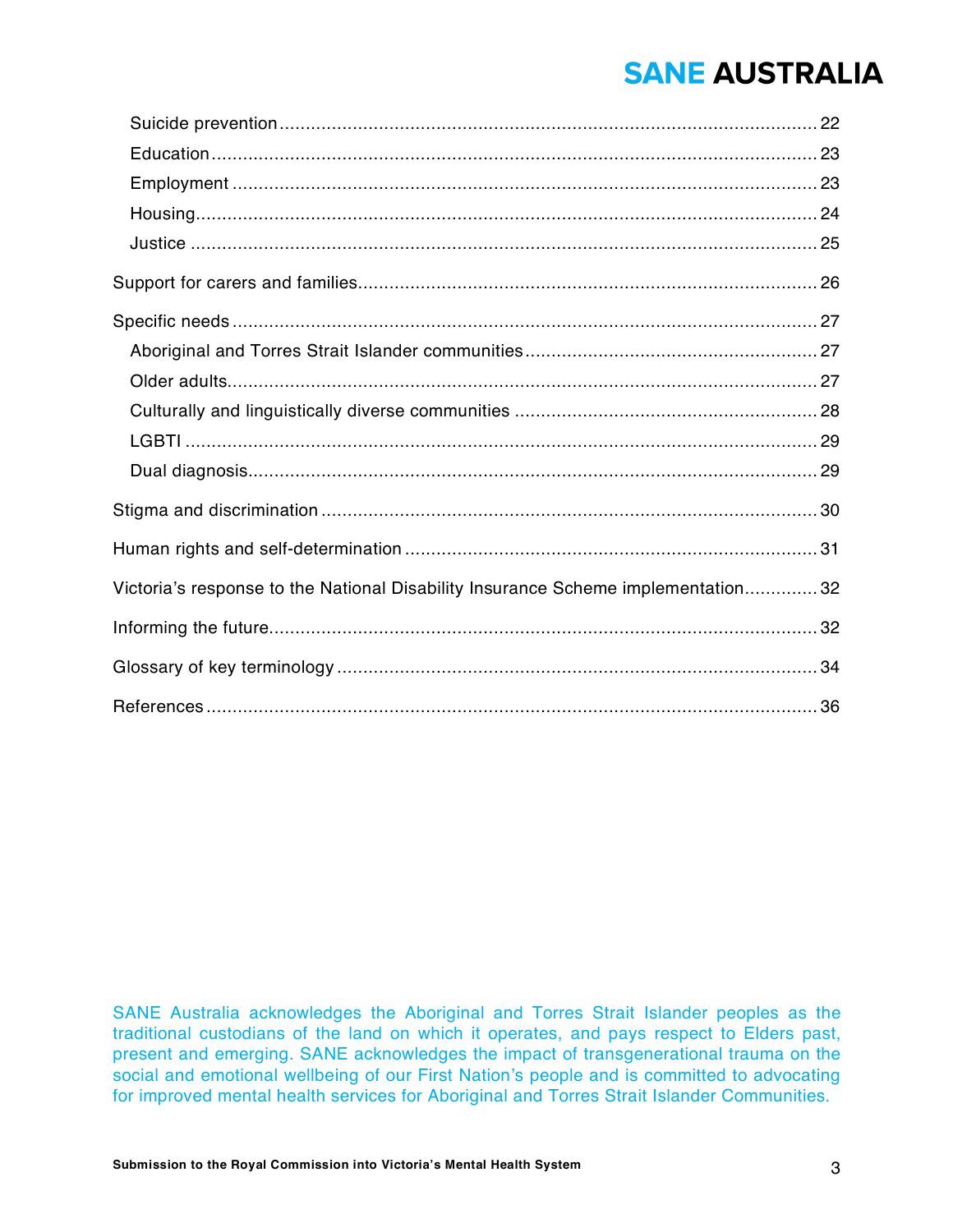### **Executive summary**

Founded in 1986 in Melbourne as the Schizophrenia Australia Foundation, SANE Australia is a national mental health charity working to make a real difference in the lives of people affected by complex mental health issues through support, research and advocacy. SANE's vision is for an Australia where people affected by complex mental health issues live long and fulfilling lives, free from stigma and discrimination. The SANE Australia group includes the Anne Deveson Research Centre and The Dax Centre.

SANE welcomes the opportunity to provide a submission to the Royal Commission and acknowledges the shared responsibility of governments, peak bodies and service providers to implement the findings of this important inquiry.

The definition of a 'system' is "a set of things working together as parts of a mechanism or an interconnecting network; a complex whole". Despite the hard and dedicated work of many skilled individuals, the current reality of mental healthcare in Victoria is a fragmented, disparate set of entities and processes. While there have been efforts to improve the model of care available to young people, the increased investment and system enhancements seen in the youth system has not been extended to adults aged over 25.

Deficiencies in other health and social care services impact negatively on service provision and solutions cannot continue to be piecemeal and siloed. A whole-of-government response, including collaboration between state and federal governments, is required to address the current crisis.

There have been numerous federal Royal Commissions, Senate Inquiries, recent Victorian Auditor General Reports, and a significant number of Coronial inquests that have all made recommendations to improve Victoria's mental health system. Current processes underway by the federal Productivity Commission, along with Royal Commissions into institutional abuse, family violence, aged care and disability will further impact the current landscape, in addition to the evolving implementation of the National Disability Insurance Scheme.

This Royal Commission provides a watershed moment for Victoria to deliver much-needed mental health system reform. Implementation of the recommendations flowing from this Royal Commission can help ensure that all Victorians affected by complex mental health issues are treated with dignity, respect and have the opportunity to lead long and contributing lives. It also has the potential to reposition Victoria as the national leader in mental healthcare and catalyse change across jurisdictions, as has occurred with family violence reform. Furthermore, if the Victorian Government is able to work constructively with the Commonwealth Government in a true spirit of bipartisanship, there is the very real possibility that Victorians could have access to the best mental health services in the world.

SANE would like to acknowledge the important contribution that those with lived experience of complex mental health issues provide to our work and the way in which they have informed this submission. Behind every statistic and story is a person who, in many cases, has been let down by the systems that exist to support them. Central to the work of this Royal Commission is the tacit understanding that these systemic failures must not continue.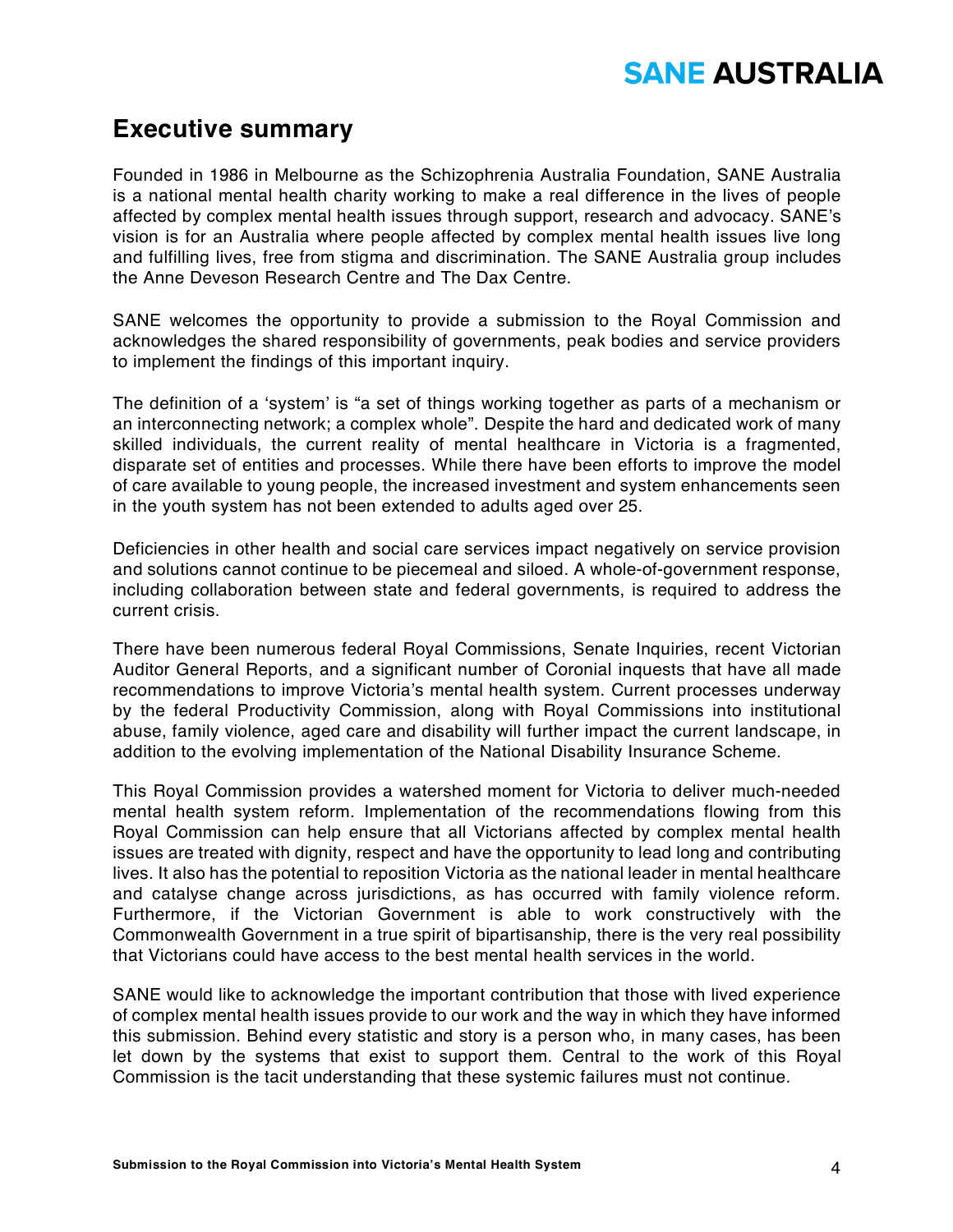SANE has identified three key themes which have guided the formation of this submission:

#### Appropriate care and support must be available when people need it

#### *"Accessing support when you need it is the best possible signal that recovery is possible".*

Current blockages to accessing therapeutic care significantly impact on the recovery journey of people affected by complex mental health issues and their support network. For mental health care to appropriately support people and do no harm, it must be readily accessible and delivered in a way that is appropriate for the people accessing it. From acute tertiarybased services, to support following a suicide attempt, to community-based psychosocial programs – all Victorians deserve access to quality mental health care.

Services need to be integrated to achieve the best outcomes for people affected by complex mental health issues

*"Choice about my mental health care would give me back some of the control my illness tries to take away".*

People affected by complex mental health issues have needs that extend beyond mental health services. They also experience greater levels of disadvantage than the general population, including poor physical health, poverty, unemployment, loneliness and isolation. Our systems should be designed to meet people's needs, wrapping around them during times of crisis, rather than requiring them to access support via multiple entry points, retelling their story numerous times.

Communities must be free from stigma and discrimination to prevent mental illness and to assist people in their recovery

*"I deserve to feel like I am part of my community".*

Communities that are inclusive and free from stigma and discrimination achieve greater outcomes for people affected by complex mental health issues. While significant progress has been made to reduce stigma towards higher prevalence disorders such as anxiety and depression, other conditions remain poorly understood. There is much more work to be done to educate the general public about how best to support their family, friends, neighbours and colleagues living with complex mental health issues creating communities where people feel valued and respected.

Action is also required to reduce public and structural stigma that results in discrimination towards people affected by complex mental health issues.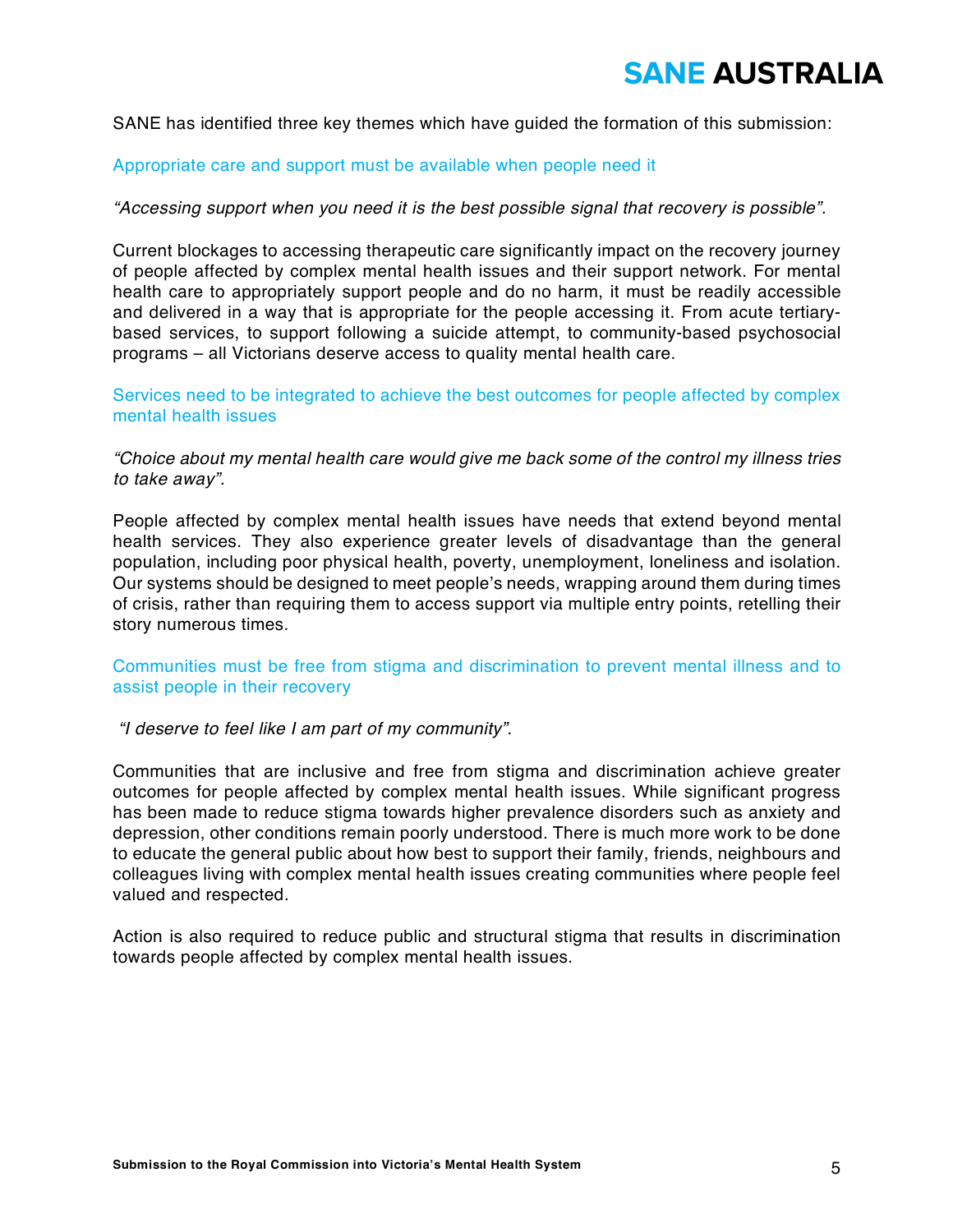### **Our ten key recommendations**

#### Appropriate care and support must be available when people need it

That the Victorian Government:

- Urgently increase funding for clinical mental health services commensurate with population growth, distribution and demand (Recommendation 1).
- Provide adult community mental health hubs to meet the clinical and psychosocial needs of adults living with complex mental health issues (Recommendation 2)
- Resource the implementation of a comprehensive, integrated online and telephone support service for people affected by complex mental health issues, their families and friends (Recommendation 3).
- Increase statewide availability of evidence-based therapies such as Transcranial Magnetic Stimulation (TMS) throughout the public health system, especially in rural and regional communities (Recommendation 20).
- Increase access to carer support within mental health services, including through the expansion of the carer peer workforce (Recommendation 56).

Services need to be integrated to achieve the best outcomes for people affected by complex mental health issues

That the Victorian Government:

- Ensure mental health and related social services manage the referral and handover of people presenting with mental health related issues, allowing entry at any point in the system (Recommendation 7).
- Establish a dedicated, well-resourced and holistic case coordination function to assist people experiencing complex mental health issues who are ineligible for the NDIS to navigate the mental health system and other services required (Recommendation 8).

Communities must be free from stigma and discrimination to prevent mental illness and to assist people in their recovery

That the Victorian Government:

- Provide significant funding for stigma reduction activities including increased core funding for operation for the Dax Centre and its stigma reduction initiatives that engage the Victorian public (Recommendation 66).
- Contribute funding for the StigmaWatch program to support safe and responsible media reporting of complex mental health issues in Victoria (Recommendation 67).
- Increase capacity of programs to support people affected by complex mental health issues to participate in the community in the ways that are most meaningful to them (Recommendation 18).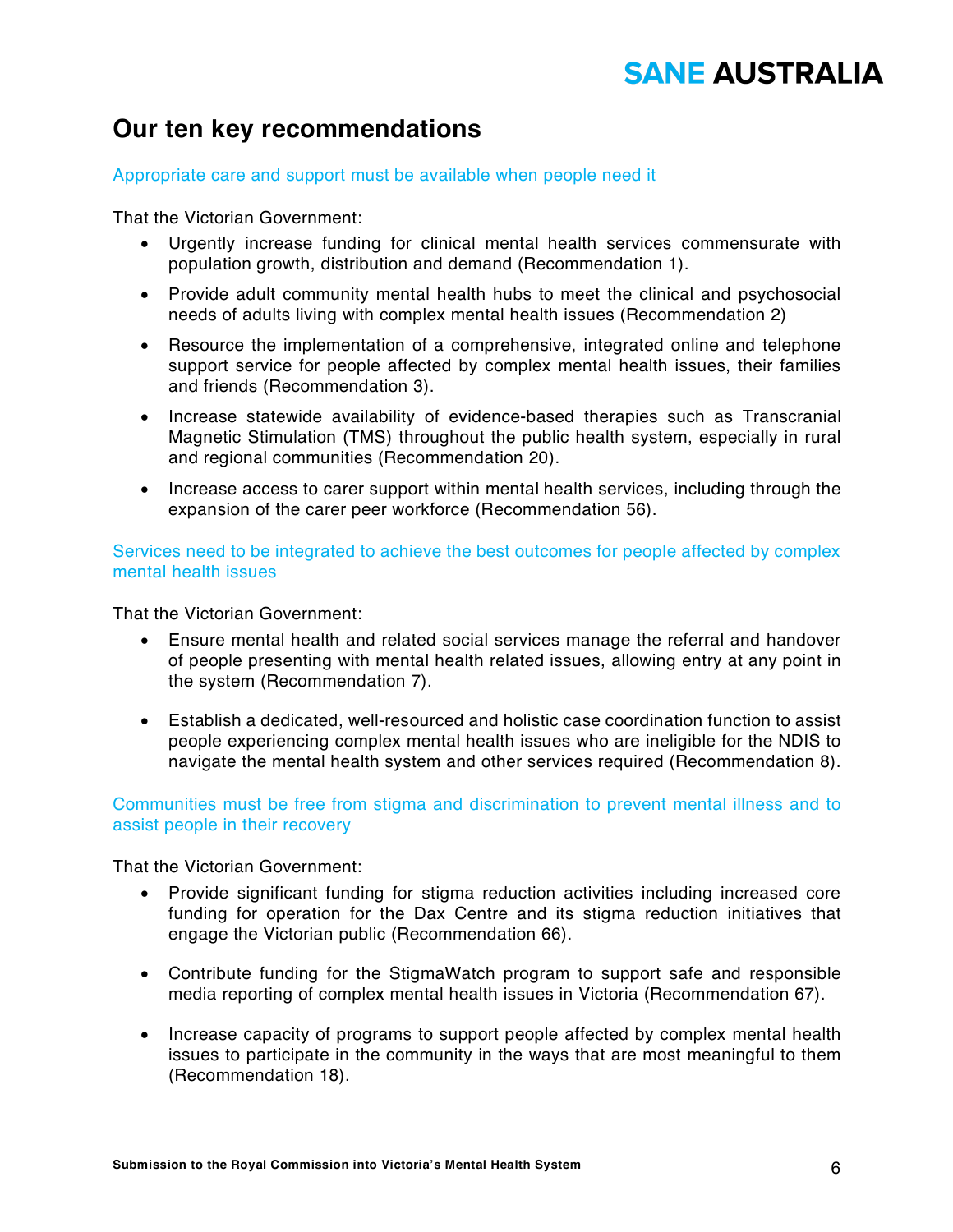### **Background**

#### SANE Australia

-

SANE Australia is a national mental health charity working to make a real difference in the lives of people affected by complex mental health issues through support, research and advocacy. SANE's vision is for an Australia where people affected by complex mental health issues live long and fulfilling lives, free from stigma and discrimination. The Dax Centre and the Anne Deveson Research Centre also form part of the SANE Australia group.

Founded in 1986 in Melbourne as the Schizophrenia Australia Foundation, SANE Australia's focus is on supporting the approximately four million Australians affected by complex mental health issues. This includes approximately 800,000 Australians who live with severe and persistent illnesses such as schizophrenia, bipolar disorder, personality disorder, obsessive compulsive disorder (OCD), post-traumatic stress disorder (PTSD) and severe depression and anxiety. However, this figure is likely to be an underestimation due to the reliance on diagnostic criteria, outdated data, and population growth. For every person affected by mental health issues, there is a network of additional people impacted, including carers, family, friends and colleagues who often play a critical role in supporting their recovery.

Headquartered here in Victoria, SANE's work includes promoting mental health literacy, destigmatising poorly understood mental health issues, online peer support and information, specialist helpline support, research and advocacy.

The SANE Help Centre was established in 1998 and was Australia's first mental illness specific telephone helpline. Through the Help Centre, we provide confidential, professional support to those affected by complex mental health issues. While it is difficult to ascertain exactly how many Help Centre callers are based in Victoria (due to the reliance on selfreporting, to protect callers' privacy and anonymity), of the callers that chose to disclose their location in the last 18 months (approximately 50% of callers), a large proportion (33%) were residents of Victoria.

The SANE team moderate two online peer support forums; one to support those with lived experience of complex mental health issues and one to support those caring for them. Of the 11,000+ users of these forums in the last four months, approx. 26.7% were based in Victoria1. SANE supports these people by conducting research (through the Anne Deveson Research Centre, which I explain below), through advocacy activities and the SANE Help Centre's delivery of online and telephone support services (explained further below).

In the thirty-three years since its establishment and despite significant improvements in community attitudes towards illnesses such as anxiety and depression, little has changed to reduce the stigma and discrimination facing people affected by complex mental health issues. There is still much work to be done.

 $<sup>1</sup>$  Using the population statistics published by the ABS (Australian Demographic Statistics, Cat. no. 3101.0), and the statistics</sup> on the number of Victorians experiencing severe mental illness presented to the Victorian Parliament's Public Accounts and Estimates Committee in relation to the Victorian Budget 2019-20 (ie. 2-3% of the Victorian population), as outlined in this document:https://www.parliament.vic.gov.au/images/stories/committees/paec/2019- 20 Budget Estimates/Presentations/2019-20 BE presentation Mental Health.pdf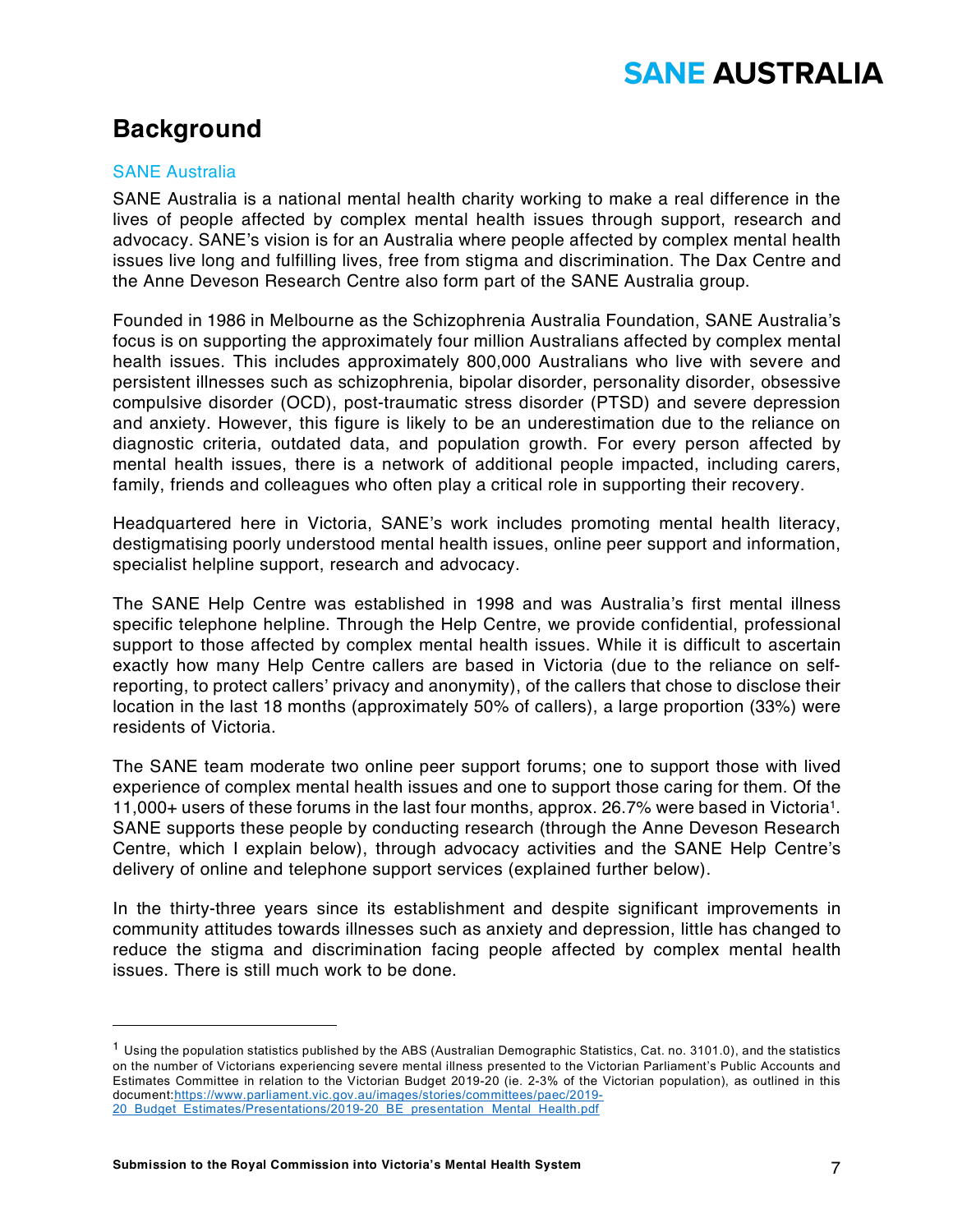Further increasing SANE's impact and presence in Victoria was its merger with The Dax Centre, based in the Kenneth Myer Building at the University of Melbourne, in April 2018. The Dax Centre houses the Cunningham Dax Collection, a collection of more than 15,000 artworks created by people who have experienced mental illness or psychological trauma, many of whom were resident in Victoria's psychiatric institutions. The Dax Centre is a world leader in the use of art to raise awareness and reduce stigma towards those affected by mental illness. Through educational programs targeting high school and University students, as well as public exhibitions, it engages, informs and encourages community connections and conversations about mental health. These programs could be extended to include workplaces to reach more Victorians.

SANE's newest initiative, the Anne Deveson Research Centre (ADRC) has increased SANE's ability to conduct extensive research across Australia. The ADRC will partner with research institutes, other mental health organisations and people with lived experience of complex mental health issues, to undertake practical research that will drive better social outcomes for Australians affected by complex mental health issues.

The flagship project of the Anne Deveson Research Centre is the development of the National Stigma Report Card, a multi-year partnership with the Paul Ramsay Foundation. This project will examine for the first time how Australians living with complex mental health issues experience stigma and discrimination across a range of areas, including housing, education, employment, health services, in interpersonal relationships and in media representations, to help drive positive change. A National Stigma Report Card will be created from a comprehensive survey of 7,000 Australians living with complex mental illness about their experiences of stigma and discrimination. This is the largest survey of its kind conducted in Australia to date. Other priorities include; ensuring that people have the right social supports as they recover from a complex mental health issue, along with issues related to housing, justice, employment and education.

#### **Context**

Mental illness is a major contributor to the burden of disease affecting approximately four million Australians. This represents a significant impact on the health, wellbeing and productivity of our communities. When one individual is affected by mental illness, there is also an impact on their family, friends, co-workers and neighbours who are often required to support these individuals and pick-up the shortfall of our healthcare system.

Of the four million Australians affected by mental illness, approximately 800,000 are affected by severe and complex mental health issues. Based on population estimates, this means there are approximately 200,000 Victorians who may benefit from comprehensive wraparound mental health care from health and social services.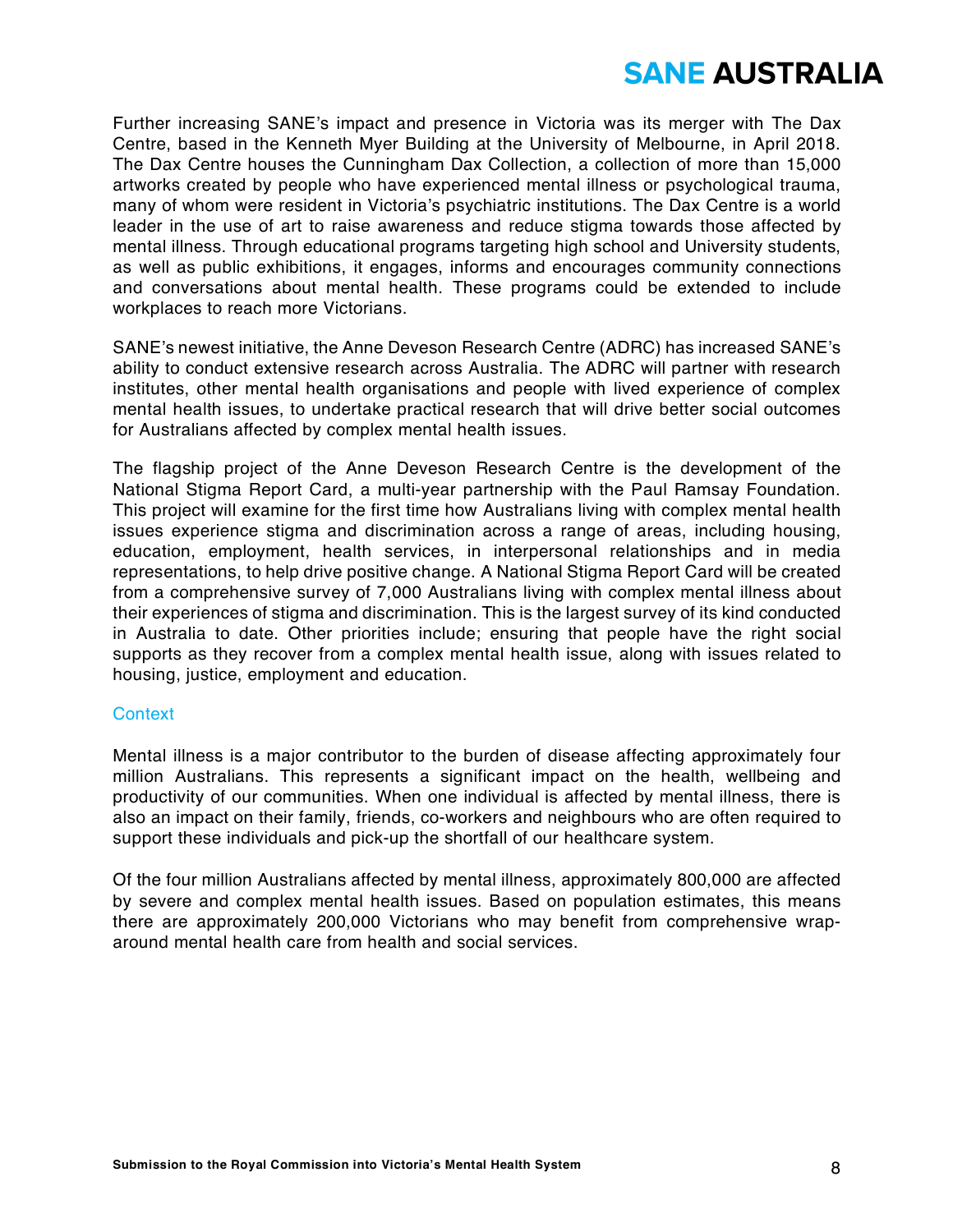

#### Figure 1: Distribution of mental illness across the Australian population

Source: Productivity Commission Issues Paper, January 2019.

Many people living with complex mental health issues require an integrated service response across the care continuum (Mercer, 2012; Rizzo, 2016). There is currently no mechanism to provide a holistic and person-centred response, which has a significant impact on outcomes. People accessing the system tell us case managers have been overwhelmed, resulting in care that is predominately risk-management focused, instead of therapeutic. Appropriately funding a safe, therapeutic, holistic and integrated mental health system would be an investment in our community.

#### Complex mental health issues

Complex mental health issues are often classified as severe and persistent requiring multiagency support. Illnesses considered complex include schizophrenia, bipolar disorder, personality disorders, eating disorders, post-traumatic stress disorder, and severe and enduring mood and anxiety disorders. The needs of people with complex mental health issues are not homogenous and a broad suite of system responses are required. This includes recognising, assessing and responding to those with a lived experience of trauma.

SANE Australia believes the term "illness" places a strong focus on the medical and biological aspects of complex mental health issues, however, not all aspects of complex mental health issues are medical. The people we serve may or may not want to refer to themselves as ill, even though they may be affected by the issues that come with the illness. The use of the term "health issues" expresses a holistic intent that 'illness' does not, and in turn plays a part in how people living with mental health issues are encouraged to view their capacity for inclusion and participation in their communities more broadly.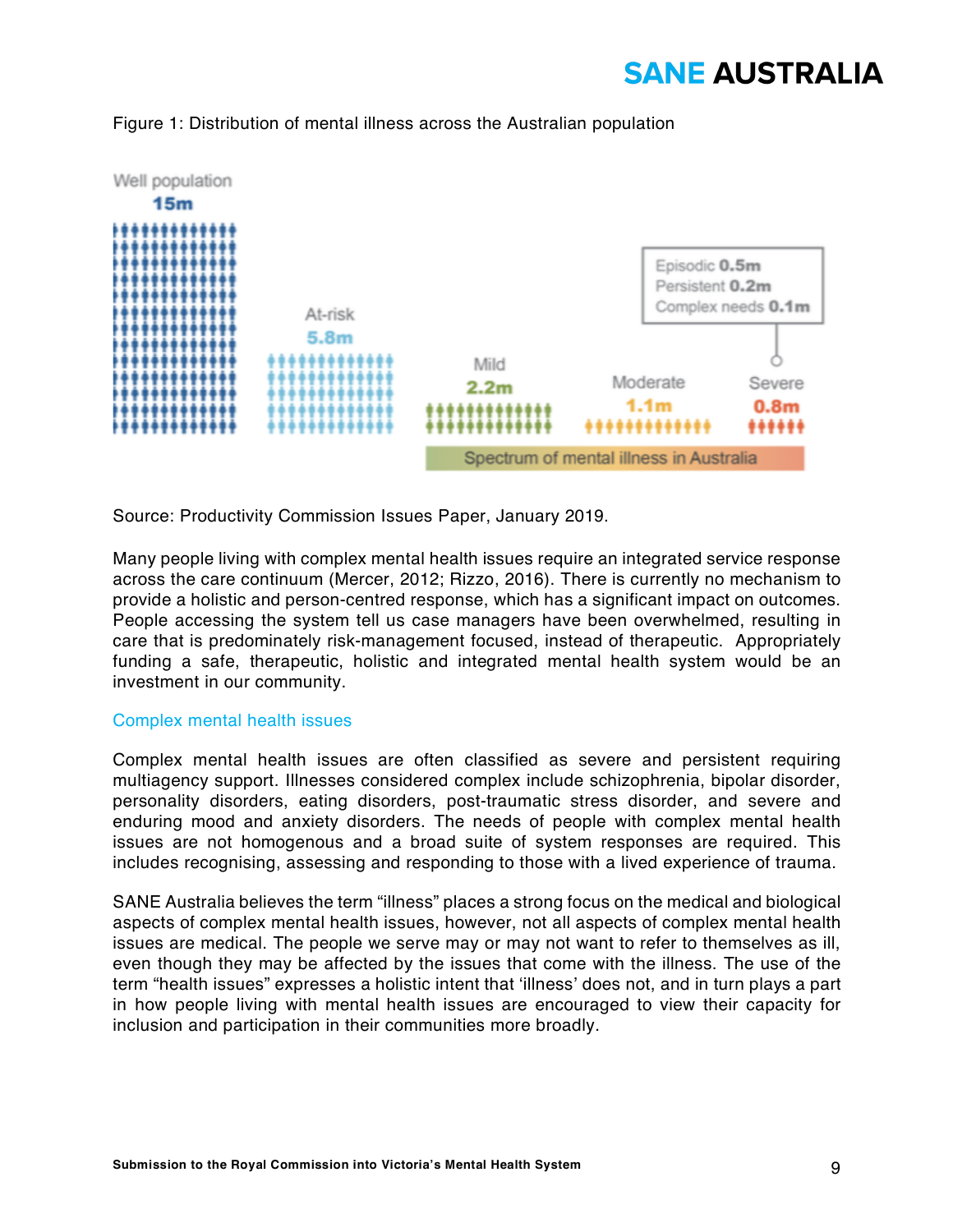### **Accessing the system**

#### Access barriers

We know that many Victorians affected by complex mental health issues have difficulty accessing the support they need, when they need it. Chronic underinvestment and the resulting access pressures, often delay therapeutic intervention and can exacerbate someone's condition.

The threshold to access Victoria's specialist mental health system has increased as a result of finite resources. Expenditure on mental health services in Victoria has failed to keep pace with demand, with spending currently at \$202.21 per capita (ABS, 2019). This is the lowest rate in the country.

In 2017-18, Victorian Department of Health and Human Services data indicates that there were 57,501 adult mental health clients registered with public mental health services in Victoria (DHHS, 2018). Hospitalisations have increased by 6.7 per cent, coinciding with a reduction in average length of stay. This supports anecdotal evidence from people affected by complex mental health issues, families and support services that people experiencing acute psychiatric crisis are often prematurely discharged.

Although compulsory admissions have decreased slightly, the length of compulsory treatment has risen from 64.6 days in 2016-17 to 76.8 days, highlighting the mounting distress and complexity people are presenting with. Many people report that inpatient treatment offers crisis response and monitoring, but is often not a therapeutic experience.

Similar access pressures are observed in the community mental health system. The implementation of the National Disability Insurance Scheme has further changed the service landscape, resulting in a significant number of individuals experiencing disruption to service provision, or worse, losing access to services. Access difficulties in the community mental health and psychosocial recovery setting can drive people affected by complex mental health issues towards acute crisis, thereby adding pressure to the tertiary mental health system.

1. Urgently increase funding of clinical mental health services commensurate with population growth, distribution and demand.

For people affected by complex mental health issues, access blockages can mean that the acuity of their presentation increases before they receive adequate support. Anecdotally, many people affected by complex mental health issues report experiencing exacerbations in their condition that are too complex for the primary care and supporting systems, but they find themselves unable to gain access to specialist clinical mental health services.

There is a significant gap in service provision between primary healthcare and tertiary specialist mental health services. Complex mental health issues are often categorised as low prevalence, but represent a high proportion of presentations in the public mental health system. The inadequacy of service tiers can often impact the acuity and severity of people's experiences, with a lack of early and appropriate intervention when they become unwell, as well as contributing to the bottle-necking of inpatient services. Prevention and Recovery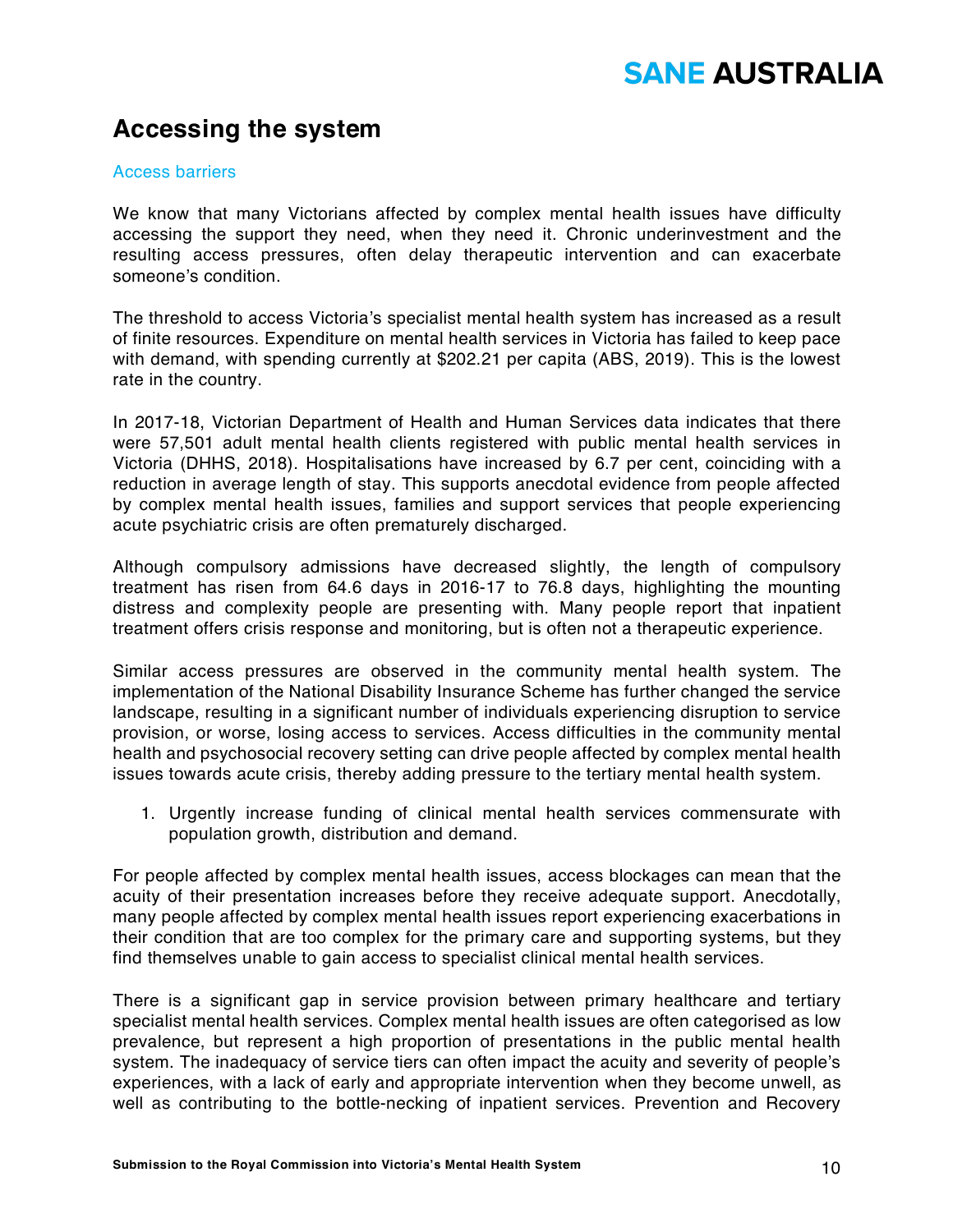Centres (PARCs) are a good example of a sub-acute clinical setting, however these are not widespread or readily accessible across the state.

- 2. Provide adult community mental health hubs to meet the clinical and psychosocial needs of adults living with complex mental health issues.
- 3. Resource the implementation of a comprehensive, integrated online and telephone support and referral service for people affected by complex mental health issues, their families and friends.

#### Inappropriate access

The rate of mental health presentations per 10,000 people has increased significantly over the past decade (66.5 to 90.1) (ABS, 2019). Due to the access pressures highlighted above, some people affected by complex mental health issues will enter the mental health system via first responder attendance and transfer to an emergency department. There can be significant trauma associated with attendance by first responders when a person is experiencing psychiatric crisis, frequently resulting in the use of force or restraint.

First responders require appropriate clinical skills and training to respond to the needs of people experiencing complex mental health issues and avoid doing harm. Early evaluation of the Police, Ambulance and Clinical Early Response (PACER) initiative found that mental health clinical assessment improved information flow between police and mental health services (Allen Consulting Group, 2012).

- 4. Improve training and support for first responders attending mental health related incidents, particularly where the individual is experiencing severe and complex mental health issues and/or has a history of trauma.
- 5. Expand capacity of the PACER service across Victoria.

An emergency department does not provide a therapeutic environment for someone who is acutely mentally unwell. Long waits, over stimulation, and limited access to trained mental health clinicians and the use of security personnel in lieu of a locked ward, are just some of the issues associated with providing mental health care in emergency departments.

6. Increase capacity of emergency departments to better respond to mental health related presentations.

#### Public and private parity

The current Australian health system was founded on three Medicare Principles, including the principle of Equity in Service Provision. This principle instils in the system an expectation that states will ensure residents receive equitable access to healthcare, regardless of geographical location. Although Australians are fortunate to have access to universal healthcare, the mental health system offers a solid example of inequity between public and private offerings in relation to access, duration and quality of care.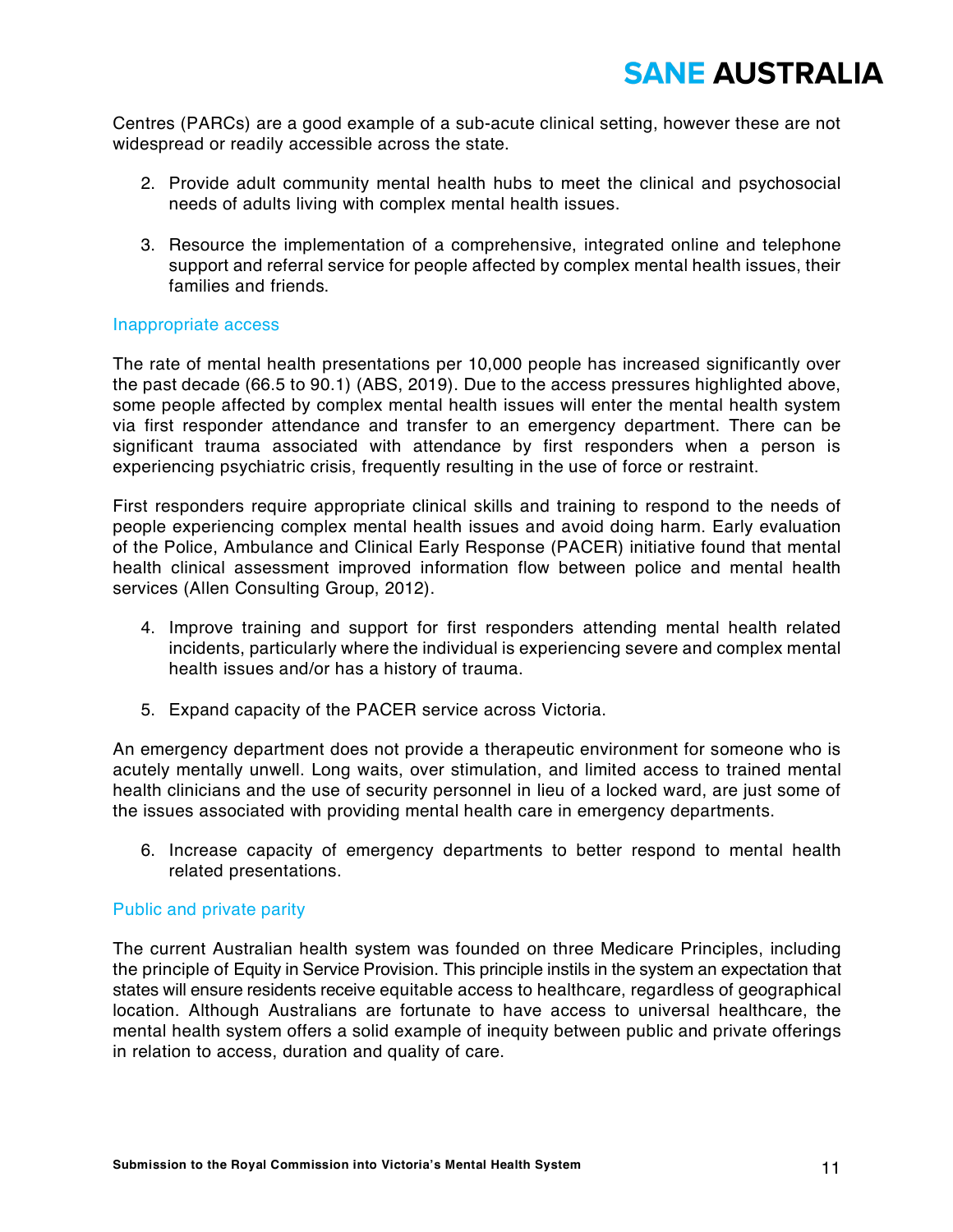The average length-of-stay for inpatient treatment within metropolitan Melbourne is 9.1 days in the public system, whereas inpatient treatment in the private system ranged from 8.9 to 28.6 days in the same period (DHHS, 2018, PPHDRAS, 2019). This is despite the large number of people presenting with acute, chronic and complex mental illness to the public system. Many newer, evidence-based or less invasive treatments are also not readily available in the public system, such as Transcranial Magnetic Stimulation (TMS).

Many people affected by complex mental health issues are incurring significant cost to access the private system for fear of being unable to access the public system during times of crisis. Ensuring access to the public system for the people who need it will ensure decisions around accessing private care are made by choice, not necessity.

#### **Navigation**

Victorians affected by complex mental health issues experience significant barriers while navigating the mental health system. The complex interplay of service tiers and funding arrangements has resulted in a mental health system that is fragmented and confusing to access. Current service composition is often dependent on self-navigation, rather than the system responding to an individual's needs through accessible and assertive outreach. This places an unnecessary and unfair burden on consumers and their families during times of acute crisis.

People affected by complex mental health issues may enter the mental health system via primary care as the gateway, but may require additional support to access specialist services. Many consumers report presenting to services only to be told that they are ineligible, and being cold-referred to another service. This experience can discourage people from seeking help in the future. This differs to the youth mental health system where entry into the system is streamlined in some communities through headspace and EPPIC. Further assistance is required to manage the referral and handover of adults presenting with complex mental health issues. This could be facilitated by peer workers.

7. Ensure mental health and related social services manage the referral and handover of people presenting with mental health related issues, allowing entry at any point in the system.

People with a lived experience of accessing the system tell us that case management by Area Mental Health Services often provides risk-management without holistic care coordination. This has been further exacerbated by the introduction of the National Disability Insurance Scheme, which has resulted in an evolving landscape of new, consolidated and decommissioned providers. During times of crisis, it is often up to the individual, their family and support network to locate the most appropriate part of the system, rather than the system being equipped to correctly identify and respond to an individual's needs.

8. Establish a dedicated, well-resourced and holistic case coordination function to assist people experiencing complex mental health issues who are ineligible for the NDIS to navigate the mental health system and other services required.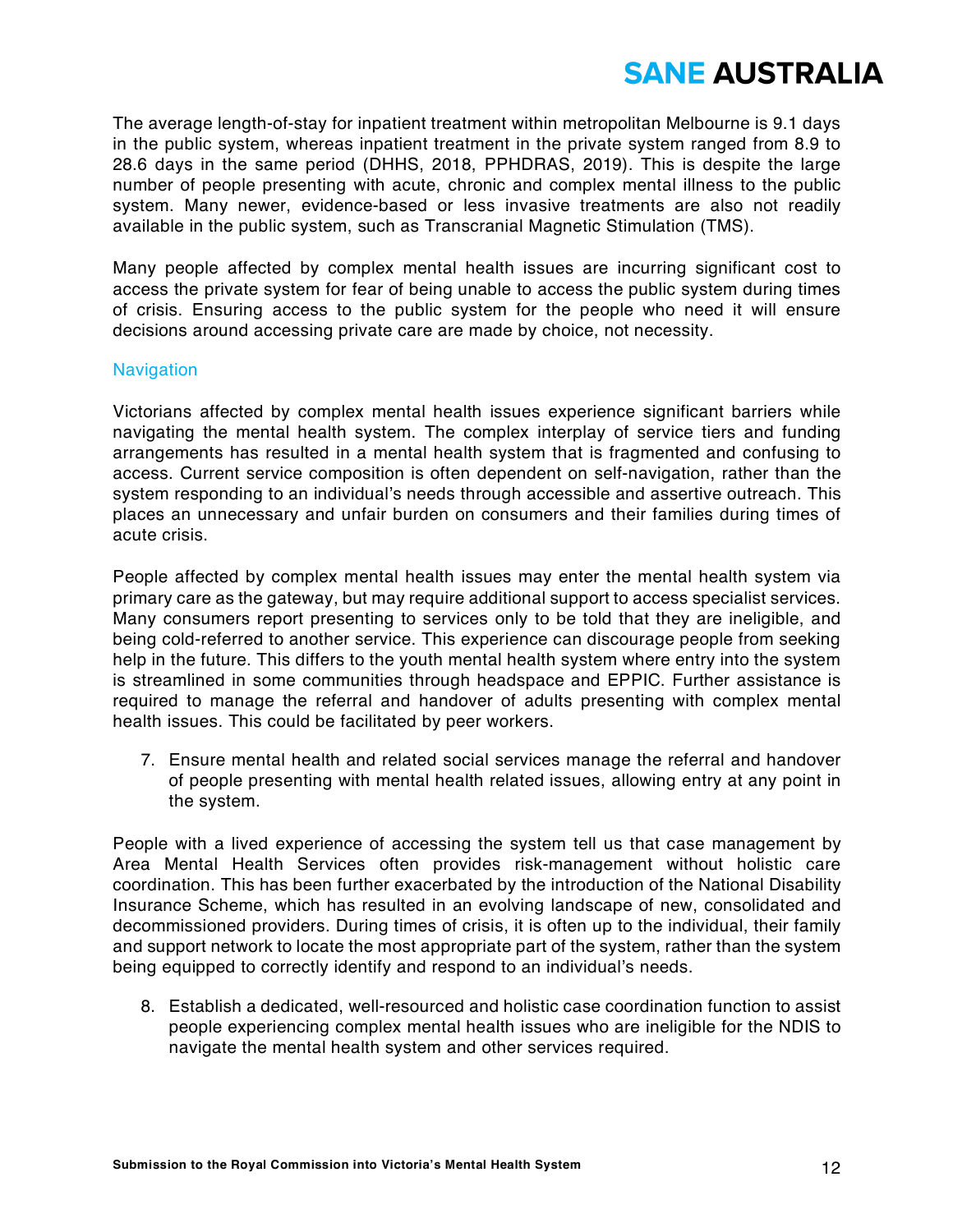9. Work with the Commonwealth Government to ensure that NDIS coordinators are trained and supported to navigate the mental health system and other services required.

#### **Discharge**

Due to access pressures in the acute clinical mental health system, many people affected by complex mental health issues report premature discharge from hospital. For many, this can be a point in their recovery journey of high-risk, relapse and acute distress.

Effective discharge planning requires the ability to refer people to an adequately funded community mental health service sector. Discharge planning should also include efforts to identify strengths, and gather personal goals and aspirations. These are all elements of a person's identity and presentation, beyond symptomatology and medication management, and will ensure patients are better equipped to be discharged from inpatient care. Assessment of safety upon discharge should also be broadened to include assessment of imminent harm including homelessness and family violence.

- 10. Broaden discharge planning to include key details, such as personal goals and strengths, to better facilitate a person's recovery and ensure that the individual and those around them are supported to meet their recovery goals.
- 11. Increase funding of the community mental health system to better support people affected by complex mental health issues upon discharge.
- 12. Improve assessment, referral and support for people at risk of imminent harm being discharged from mental health services.

#### **Safety**

People with a lived experience of accessing the system tell us that mental health inpatient units are not always safe places to be. The mounting complexity and psychological distress of people presenting to tertiary mental health services can affect the wellbeing and recovery of others seeking treatment. Many women report feeling unsafe in a mixed ward setting and would prefer a more gendered approach. Addressing some of the barriers preventing early intervention is one way to improve the wellbeing of those seeking help, but further work is needed to ensure mental health services are safe and therapeutic.

13. Consider options for improving safety during inpatient admissions.

The Safewards Project, developed by the Victorian Department of Health and Human Services, arose from findings that a significant number of adverse events, involving aggression, violence and absconding, occur in Victorian psychiatric inpatient units. Moreover, inappropriate responses to these events, including the use of seclusion and restraint, were used frequently. The Safewards trial from 2016-19 was found to reduce the use of seclusion by up to 36 per cent (Fletcher, 2017). Ongoing monitoring and evaluation of the Safewards model is required to ensure the transparency of outcomes and continued progress towards the elimination of seclusion and restraint.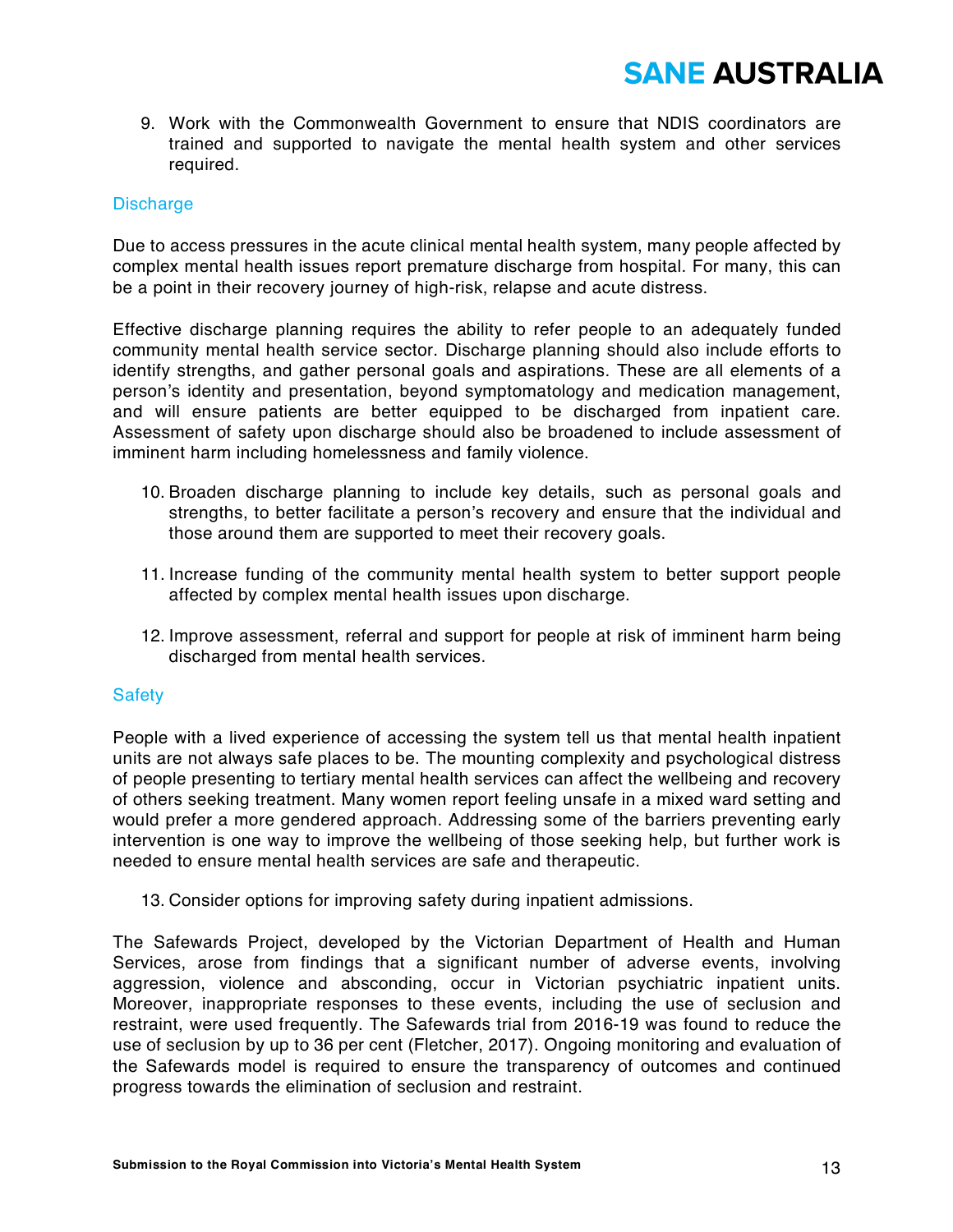#### Regional and rural areas

As outlined in the National Rural Health Alliance's submission to the 'Accessibility and quality of mental health services in rural and remote Australia Inquiry' conducted by the Senate Standing Committee of Community Affairs (2018), "the prevalence of mental health professionals in regional and rural areas is about one third to two thirds that in Major Cities, and in remote areas a sixth to a third that in major cities"2.

A lack of adequate funding for rural mental health services contributes to difficulties accessing appropriate services and other tragic outcomes, such as the higher suicide rates in rural and remote areas. Tele-web services, such as SANE's Online Peer Support Forums and Help Centre provide much-needed support to those unable to access other forms of treatment, they need to exist alongside quality in-person assessment and care, particularly for those affected by complex mental health issues who require specialist care and support. Mental health services should be available to all, regardless of where you live, with accessible pathways available for those living in remote parts of the state or in areas where there are other barriers to access.

#### Case study: Kylie, Indigo Shire

-

Kylie is a loving mum, a former nurse, peer worker and long-time contributor to mental health advocacy. Kylie has also lived with a diagnosis of schizoaffective disorder for twenty years. Access to clinical mental health and support services is limited where she lives in a small rural community in the Indigo shire. There is one local service that Kylie refuses to go to. In her view, the built environment is not conducive to recovery and she does not feel safe there.

During times of crisis, she must travel to a neighbouring town to seek help. Kylie works the one day of the week when the case manager visits her town which means she must go without this service, impacting her ongoing clinical support.

Kylie feels that her physical health has been neglected by the mental health system, with many clinicians ignoring significant side effects of her medications. This includes weight gain, cardiovascular issues, and high levels of sedation impacting her motivation. Kylie has also experienced significant memory impairment following a course of electroconvulsive therapy last year. She believes her physical health is just as important as her mental health and services should respond better to a person's health needs.

When asked what good quality mental healthcare looks like, 'choice' is a strong theme for Kylie. Improved choice about who forms her treating team, where she receives treatment, and the types of treatment important to her. She is hopeful that access to the National Disability Insurance Scheme will create more choice in terms of the services that she feels will best support her mental health. Kylie worries about people in her community who cannot gain access to the National Disability Insurance Scheme but still require ongoing mental health support.

<sup>&</sup>lt;sup>2</sup> http://ruralhealth.org.au/sites/default/files/submissions/sub37\_NRHA.pdf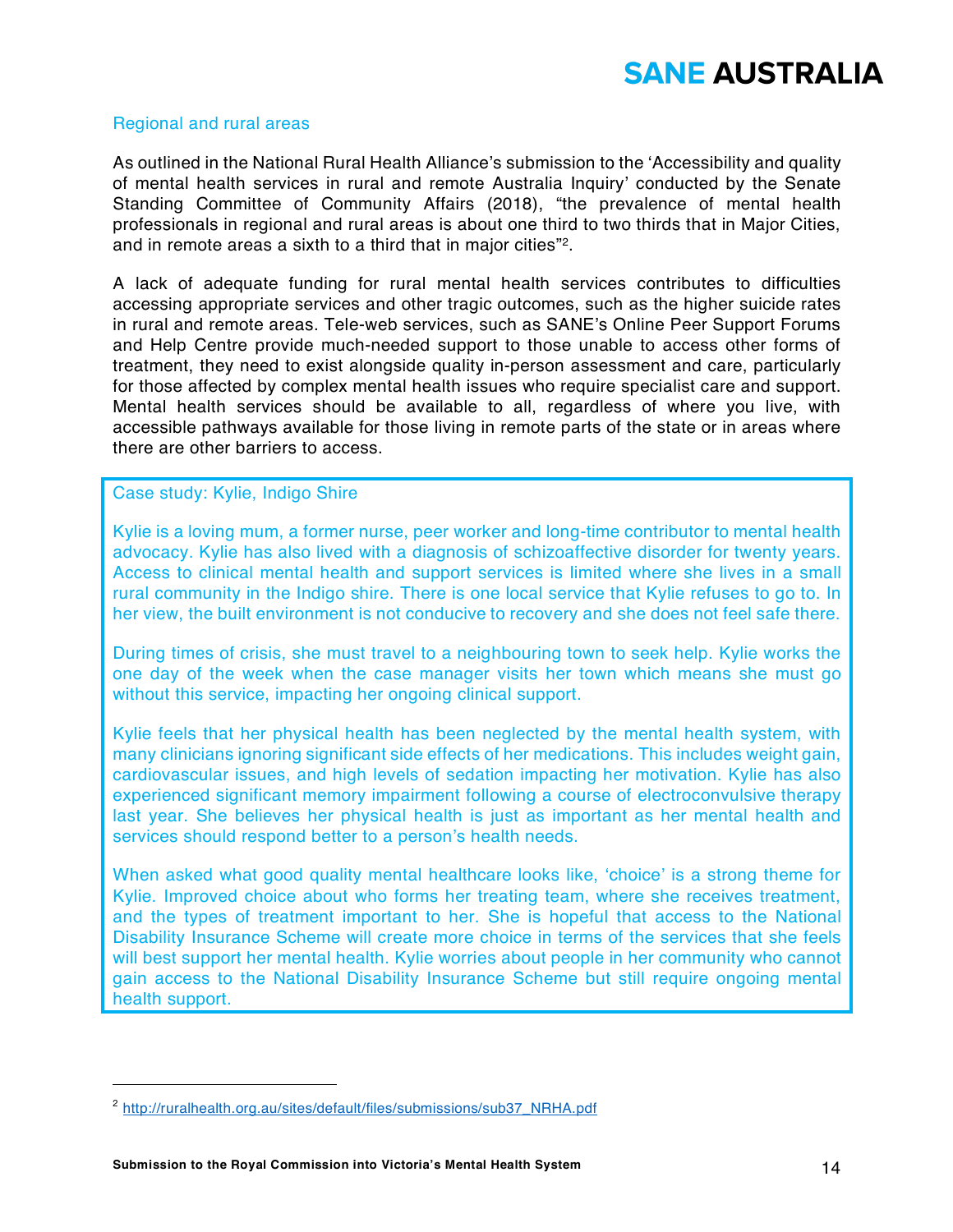This inequity also contributes to those in rural and remote areas being unable to access innovative evidence-based treatments. For example, there is growing evidence of the efficacy of TMS as a safer alternative to Electroconvulsive Therapy (ECT). However, TMS machines are rarely available outside of metropolitan centres or private hospitals, meaning that those in rural and regional areas, and those without private health insurance, continue to undergo ECT and experience more negative side effects.

14. Increase availability of clinical mental health services in regional and remote areas.

In instances where referral to a metropolitan or regional service away from home is required, there must be appropriate referrals and planning in place for ongoing support. Consideration should also be given to the economic impact of seeking treatment away from home, noting that people affected by complex mental health issues and their support network can incur considerable costs travelling to access mental health treatment.

15. Increase funding for rural and remote consumers and carers, including reimbursement for costs associated with travelling to access mental health treatment.

### **Prevention and early intervention**

The World Health Organisation describes the conditions in which people are born, grow, live, work and age as impactful on their health, and in particular, their mental health. The social determinants of health acknowledge the relationship between social inequity and disparities in health status. Prevention of mental ill health, therefore, is the responsibility of all governments across all portfolios and the mental health system cannot be viewed in isolation. There are many intersecting systems that determine the risk and severity of someone developing mental illness. Prevention requires community-wide promotion of safety and inclusion. In our schools, in our workplaces, in our communities.

16. Implement and monitor the findings of the Royal Commission through a whole-of-Government response.

There has been an increased focus on mental health promotion, primarily focusing on high prevalence mild-to-moderate conditions. Awareness raising and quality education programs about complex mental health issues are currently lacking, but would greatly assist efforts towards prevention, early intervention and the reduction of stigma and discrimination.

17. Increase the funding allocation for prevention and early intervention initiatives for people affected by complex mental health issues.

People affected by complex mental health issues can sometimes experience loneliness, isolation, stigma and discrimination. Community inclusion initiatives are important to foster a sense of belonging and connection (Harvey et al. 2015). While mental health promotion and education can assist in improving the community's understanding of complex mental health issues, more work is needed to ensure no one is left behind.

18. Increase capacity of programs to support people affected by complex mental health issues to participate in the community in the ways that are most meaningful to them.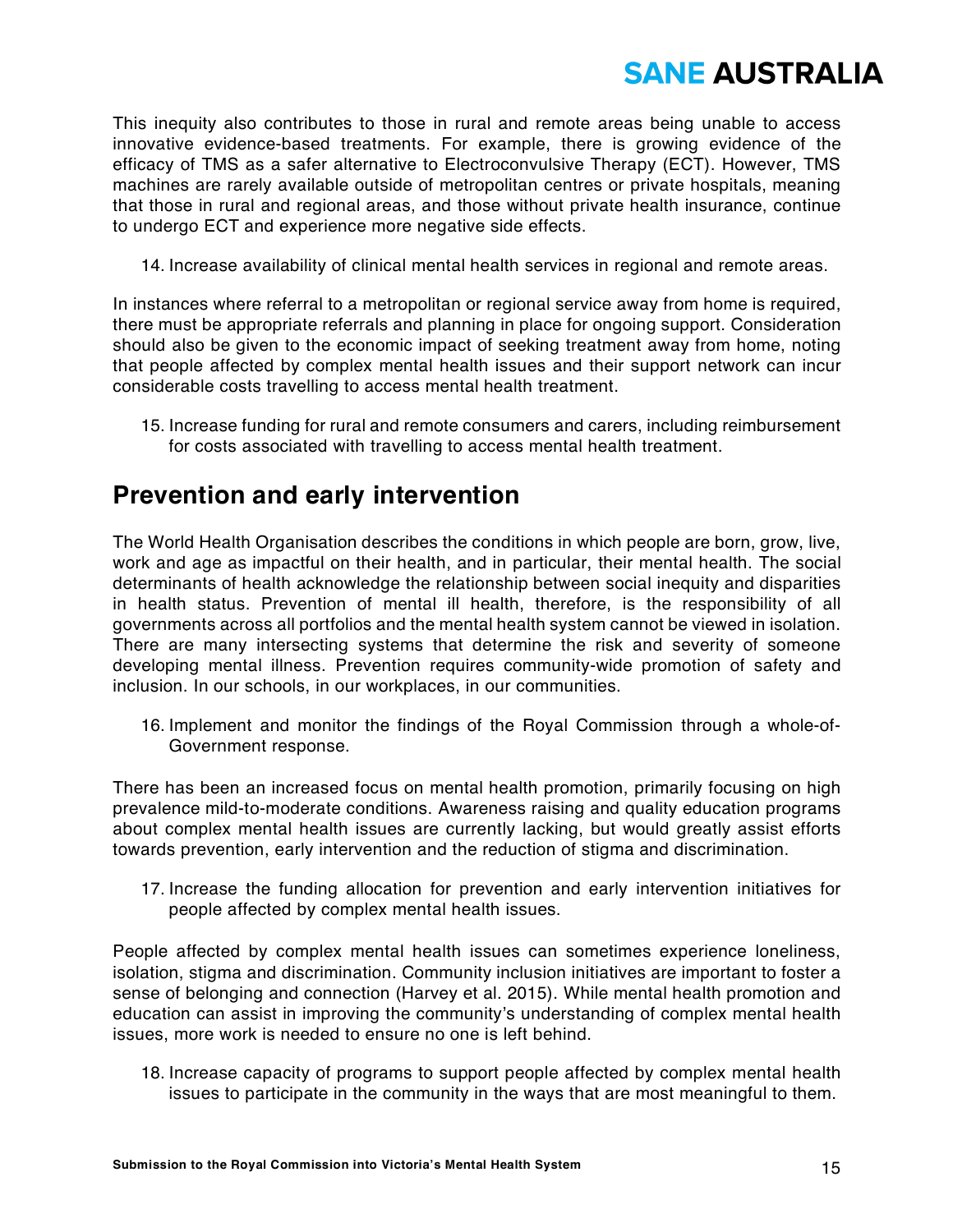### **Models of care**

A robust specialist mental health system is responsive to the needs of those it services. For people experiencing severe and chronic mental health issues, the availability of a holistic, evidence-based, trauma-informed model of care is crucial.

#### Holistic care

Mental illness involves a complex interplay of bio-psychosocial factors requiring a holistic treatment model. By considering the whole person and their individual needs, mental health services can better support recovery. This may include innovative tools such as psychotherapy, 'social prescribing', dietary support, exercise therapy, housing, education, and vocational pathways. There is no ideal prescription for all, as the needs of each individual are different and our system needs to reflect this better by providing person-centred care.

Many people working within our system have a diverse range of skills, but to better support the holistic needs of people affected by complex mental health issues, assessment that is broader than clinical symptomatology is required. Multi-modality teams are required throughout all tiers of the mental health system, in order to provide timely and accurate referrals to the health and social services integral to recovery.

19. Increase availability of multi-modality team structures to better support the assessment and response of the biological, psychological and social needs of people affected by complex mental health issues.

#### Evidence-based treatments

The availability of new, safer and more effective treatments is an important cornerstone in any health system. In mental health care, this includes the availability of new medications (requiring inclusion in the Pharmaceutical Benefits Scheme), access to psychological treatment, including Open Dialogues, and innovative, new therapies, such as Transcranial Magnetic Stimulation (TMS).

20. Increase statewide availability of evidence-based therapies such as Transcranial Magnetic Stimulation (TMS) throughout the public health system, especially in rural and regional communities.

For many people experiencing mental health conditions, psychotherapy can be as effective as, and an important adjunct to, pharmaceutical treatments (Leichsenring & Rabung, 2008). Many people who experience complex mental health issues require more than the ten psychology sessions per year allocated in the Better Access program.

Other psychotherapeutic approaches that may be used include supportive therapy, psychodynamic therapy, cognitive training, social skills training, family therapy and motivational interviewing (Salam et al, 2013; Stone, Gabbard and Gabbard, 2014; Ridenour, 2016).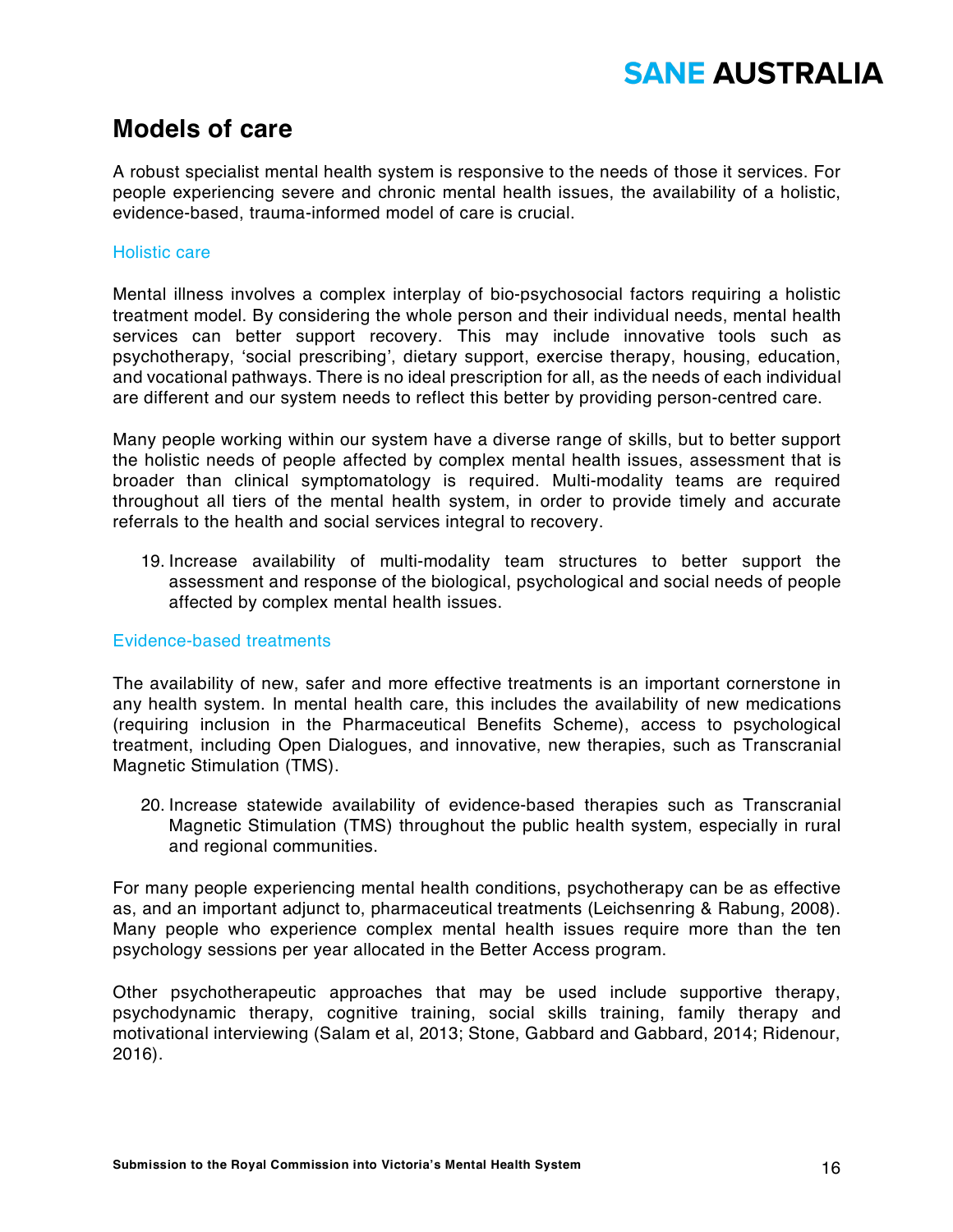- 21. Influence the Commonwealth Government to establish appropriate funding mechanisms to support people living with complex mental health issues to access evidence-based care to allied health including psychology sessions.
- 22. Expand the number of psychotherapeutic approaches available to people living with complex mental health issues.

#### Trauma-informed care

The relationship between trauma and complex mental health issues is well established (Copeland 2007, May 2016, Malarbi 2017). An experience of trauma can cause mental illness and can exacerbate psychological distress. For some, the experience of hospitalisation, seclusion, restraint or coercion can be traumatising or triggering of past trauma (Ross 2014). It is important that all mental health services, and all personnel that work within those services, practice trauma-informed care.

23. Ensure all Victorian mental health services practice trauma-informed care.

#### Support for people experiencing personality disorder

A recent review conducted by SANE, commissioned by the National Mental Health Commission, found that approximately 6.5 per cent of Australian adults meet the diagnostic criteria for at least one personality disorder. In terms of interface with the health system, people affected by personality disorders are over-represented. It was estimated that approximately 26 per cent of people presenting to emergency departments due to mental health concerns are experiencing some form of personality disorder, while 25-43 per cent of adult inpatients and 23 per cent of adult outpatients meet the criteria for Borderline Personality Disorder. The review found that the current mental health system fails to meet the needs of people living with personality disorder.

There are a range of services and programs in the community for consumers with personality disorder including the statewide service Spectrum, but many of these programs have limitations in scope, service number and regional accessibility that impact or impede evidence-based treatment. It is recommended that individuals with personality disorder participate in psychotherapy that is evidence-based and designed specifically for the treatment of personality disorder, if available (National Health and Medical Research Council, 2012).

24. Work with the Commonwealth Government to prioritise research into effective treatments into personality disorders.

### **Workforce issues**

#### Attraction and retention

When a system is under pressure, so too is its workforce. People working in the mental health system are working in a resource-constrained environment and are also the public face for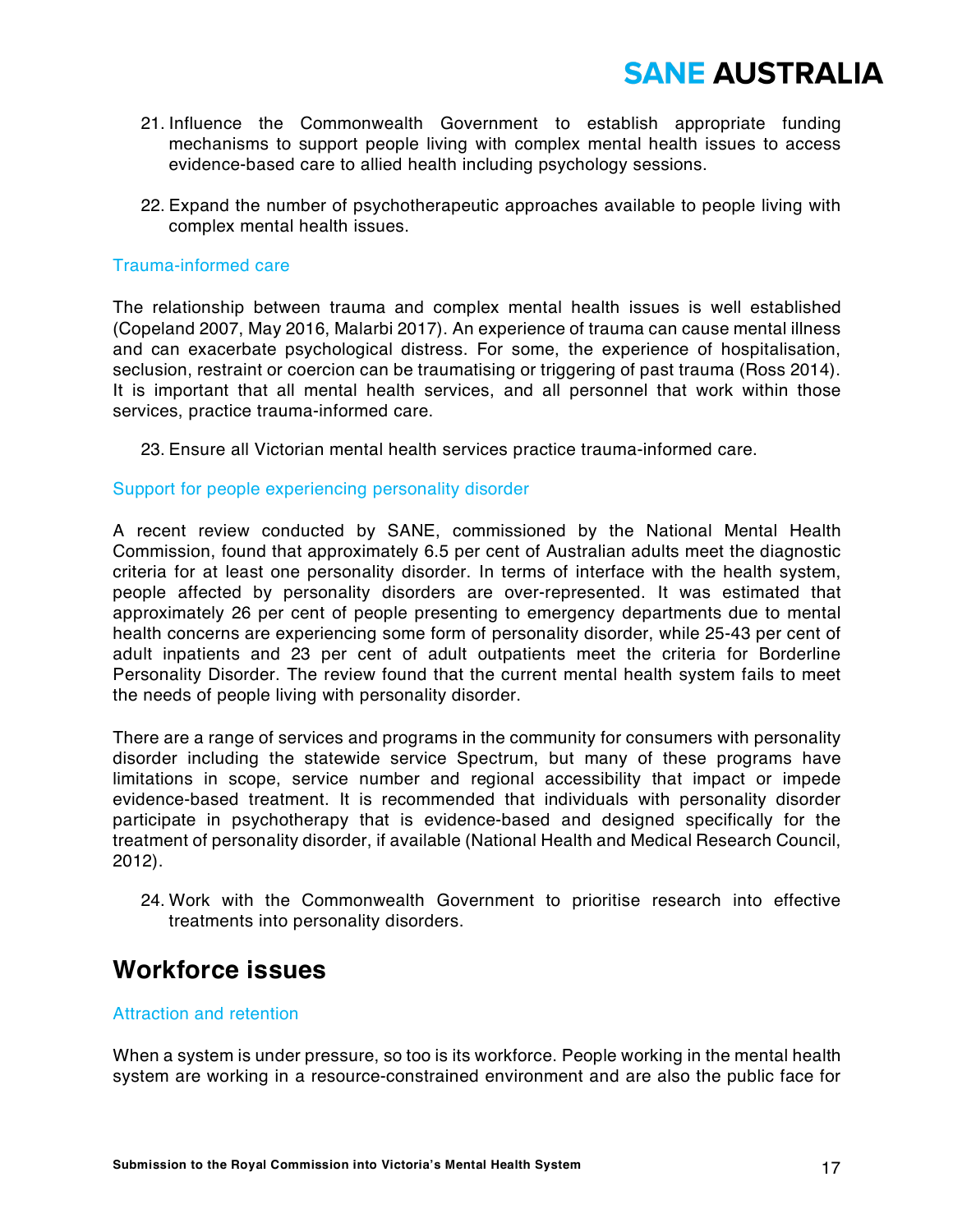the system's failures. Limited funding and system limitations impact on the ability for clinicians and support staff to properly do their jobs.

Another strong incentive for addressing the system's current shortfalls is to attract and retain capable and motivated clinical staff. This is particularly relevant in rural and remote areas where staff attraction and retention can be challenging.

- 25. Implement incentives to attract and retain quality mental health staff in regional and remote areas.
- 26. Increase ongoing training and support for mental health staff, including the use of lived experience stories of complex mental health issues.
- 27. Create opportunities for people affected by complex mental health issues to pursue opportunities throughout the health system, beyond peer roles.

#### Peer workforce

A peer workforce is a core component of our mental health system. Peer workers can use their experiences to positively support others affected by mental health issues, but can also aid in service design and operations. Anecdotally, it is reported that peer workers are not well understood, appropriately renumerated by all mental health services, are not available in all services, and are not well supported.

28. Expand the availability of peer workers to better support people affected by complex mental health issues, their families and networks.

### **Service planning and operability**

#### Data collection

Data currency assists us in better understanding the needs of the population using mental health services. Current data sources are outdated, with the latest National Survey of Mental Health and Wellbeing dating back to 2007. The survey includes diagnosis, but should be updated to include other measures that reflect complexity.

29. Work with the Commonwealth Government to undertake a new National Survey of Mental Health and Wellbeing that is inclusive of complex mental health issues.

The collection of data is important to inform service design and planning and ensure the system is responding to the needs of people experiencing mental illness. It is also necessary to ensure both the system and decision-makers are accountable for the services delivered. Although the established Mental Health Annual Report is a positive step toward increasing transparency, there are still a number of priorities that do not yet have outcome and indicator measures. These include:

- Victorians with mental illness are supported to protect and promote health
- Victorians with mental illness participate in learning and education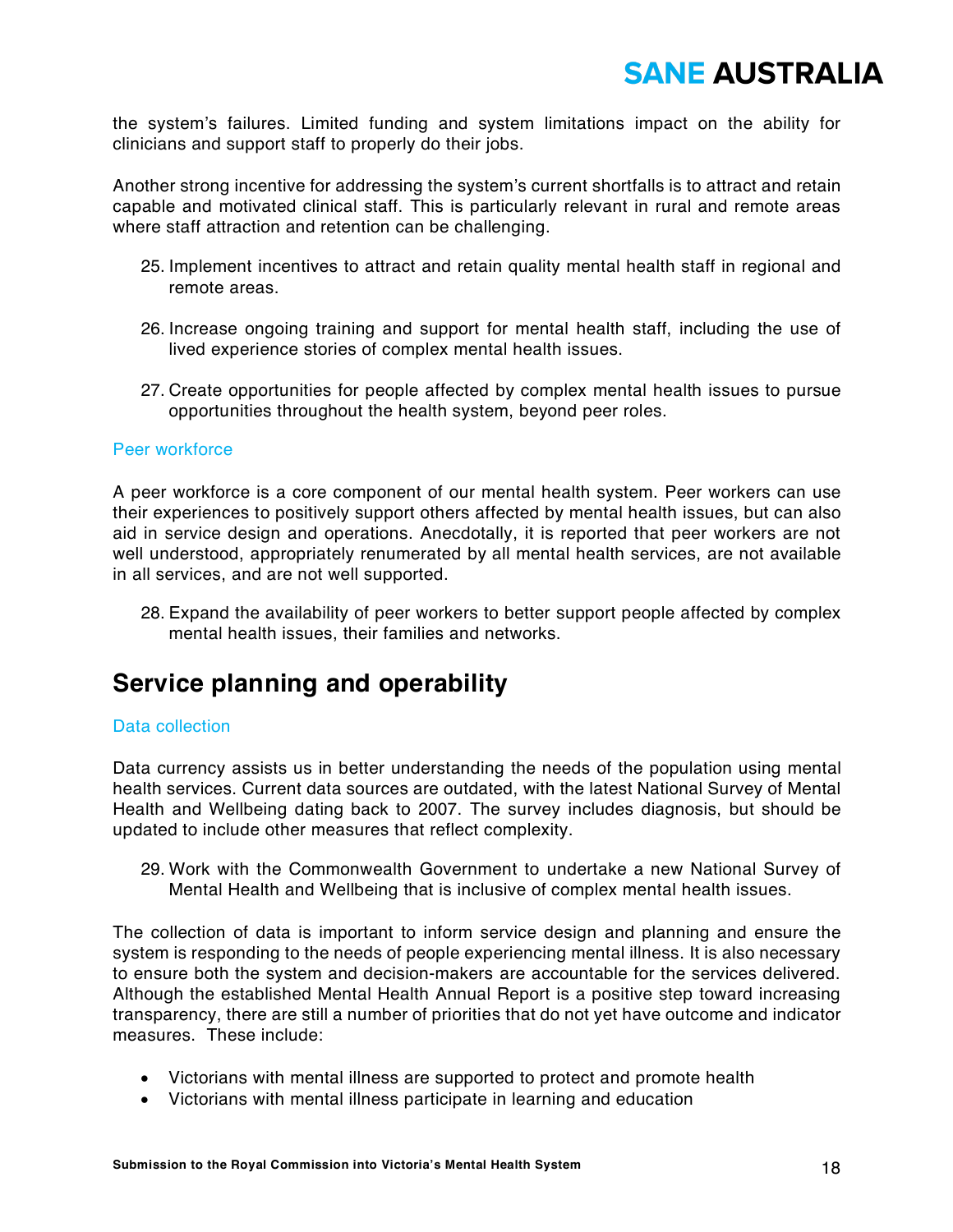- Victorians with mental illness participate in and contribute to the economy
- Victorians with mental illness are socially engaged and live in inclusive communities.
- 30. Develop outcome and indicator measures for all remaining outcomes in the Outcomes Framework by 2020-21.

The outcomes that matter most to people affected by complex mental health issues need to be included. These may include indicators that include physical health status, community inclusion, or experiences of stigma and discrimination. Outcomes related to a person's mental health status and daily living should also be explored.

31. Incorporate outcome measures that are meaningful to people living with complex mental health issues.

### **Pathways and interfaces**

#### Lack of coordination

People with complex mental health issues interact with a number of different parts of the mental health and related health and social care systems. All too often, processes such as intake and assessment are duplicated, highlighting the lack of integration across service streams. This inefficiency can detract from important therapeutic work as services are forced to respond to administrative requirements. Such inefficiencies are rife in a system relying on multiple types of funding and fee-for-service models. Incentives need to be built into the funding model to encourage providers to work together and coordinate services for people affected by complex mental health issues.

32. Work with the Commonwealth Government, Primary Health Networks and Local Hospital Networks to explore funding models that promote service integration for people affected by complex mental health issues.

#### Continuity of care

All too often, people affected by complex mental health issues and their families and friends are forced to tell their story multiple times – to multiple clinicians, across multiple services. Our system is not joined up and is, at times, far from seamless. To improve efficiencies, maximise recovery and ensure that people affected by complex mental health issues feel valued and heard, the system should facilitate the transfer of a person's needs. This applies both within the public mental health system and other social care services.

- 33. Introduce integrated case-taking across all mental health services.
- 34. Work with the Commonwealth Government to improve current interface issues between state and federally funded mental health and social services.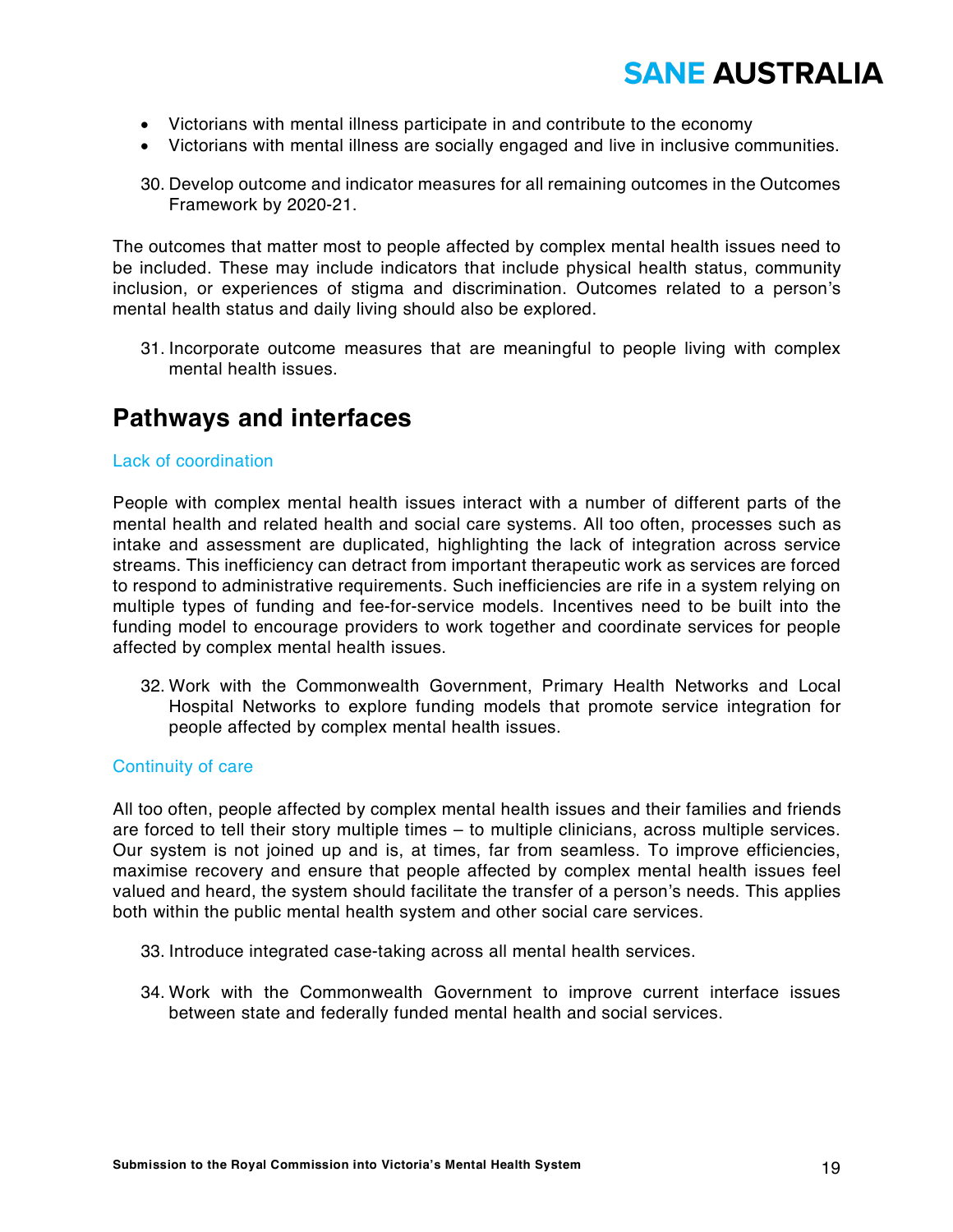#### Physical healthcare

SANE encourages the Royal Commission to analyse and address the intersection between the physical and mental health of those living with complex mental health issues. This is an area of concern that is often overlooked, despite research finding a clear link between poor mental health and poor physical health, and vice versa.

Research conducted by Palmer, Lewis, Stylianopolous and Furler (2018) found that those living with complex mental health issues are 2.5 times more likely than the general community to develop cardiovascular disease and metabolic syndrome, which contributes to those living with complex mental health issues dying 10–20 years earlier than the general population<sup>3</sup>. Nearly 80 per cent of people living with serious mental illness who die before the average life expectancy of 79.5 years for men and 84 years for women, do so due to physical health conditions. This translates to a loss of between 10 and 36 years of expected life (RANZCP, 2016).

Stigma and discrimination by health services can sometimes result in a person affected by complex mental health issues having their physical health concerns minimised or neglected. The impact of some psychotropic medications, including antipsychotic medications, can also impact physical health, which requires ongoing monitoring. For example, significant weightgain is a common side-effect of this class of drugs, and can increase cardiovascular and metabolic risk-factors.

In addressing these issues, there is also a need to consider adverse impacts associated with traditional public health campaigns that aim to address physical health. For example, inappropriate obesity related campaigns have been attributed to increased presentations of eating disorders. Approaches need to be holistic, person centred and free from stigma and shame.

<u>.</u>

<sup>3</sup> https://www1.racgp.org.au/ajgp/2018/december/primary-care-prevention-of-the-cardiovascular-heal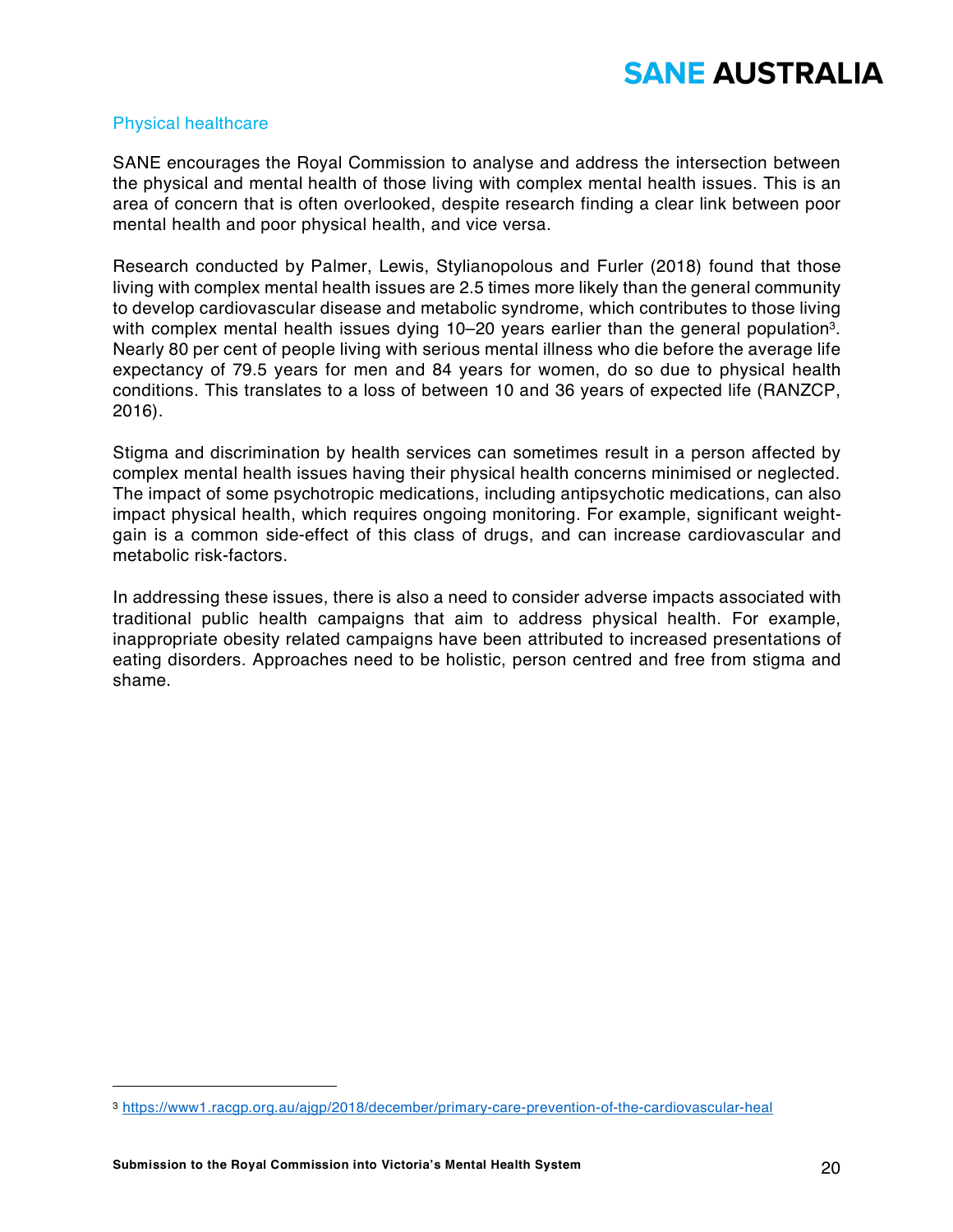Case study: Sarah, Metropolitan

Fueled by a family, sporting and school environment where weight loss was celebrated, Sarah experienced body image issues as an adolescent. A desire to be 'healthy' and lose weight through restriction and over exercise resulted in Binge Eating Disorder.

Unlike many, Sarah was able to access private care and support for her Binge Eating Disorder attending a group program with other women led by a dietician and psychotherapist. Her mental health and her relationship with food improved markedly, but her weight continued to increase.

Despite knowing her history of an eating disorder, three years ago her General Practitioner encouraged her to lose weight through a range of medical approaches to weight loss, inviting her to consider medication and bariatic surgery. While the medication was initially 'successful' in helping her to lose weight, a plateau ultimately led Sarah regain some of this weight and to again seek out treatment for her eating disorder and her distress at not being able to meet these weight loss goals.

Sarah now manages her wellbeing through a new GP, supported by a multidisciplinary team which includes a clinical psychologist, non-diet approach dietician and exercise physiologist. This comes at a significant financial cost – her share of the private health insurance she holds with her partner is almost \$250 a month. Fortnightly psychology appointments are \$200 each and her group exercise program is \$100 a week. Dietetics appointments can be \$80- \$120 a session.

Sarah acknowledges that she is very lucky to have the mental health literacy, financial resources – including private health insurance - and flexibility to be able to maintain her recovery in this way.

Sarah's story highlights the importance of having specialist trained health professionals working in a multidisciplinary team to support the wellbeing of people living with mental illness and taking a holistic view to managing physical and mental health challenges.

- 35. Improve the interface between mental health services and primary care providers to better support the physical health of people affected by complex mental health issues.
- 36. Increase availability of prevention initiatives that better support the physical health and health literacy of people affected by complex mental health issues.

Although smoking rates are declining, people who experience complex mental health issues are still more likely to smoke and are not quitting at the same rate as the general population. It is estimated that 60-70 per cent of people with lived experience of psychosis smoke (Morgan 2014). As well as the significant impact on health, many people affected by complex mental health issues are also facing significant financial burdens due to tax levy increases on tobacco products. This means their smoking habit is harming their physical health and their financial wellbeing.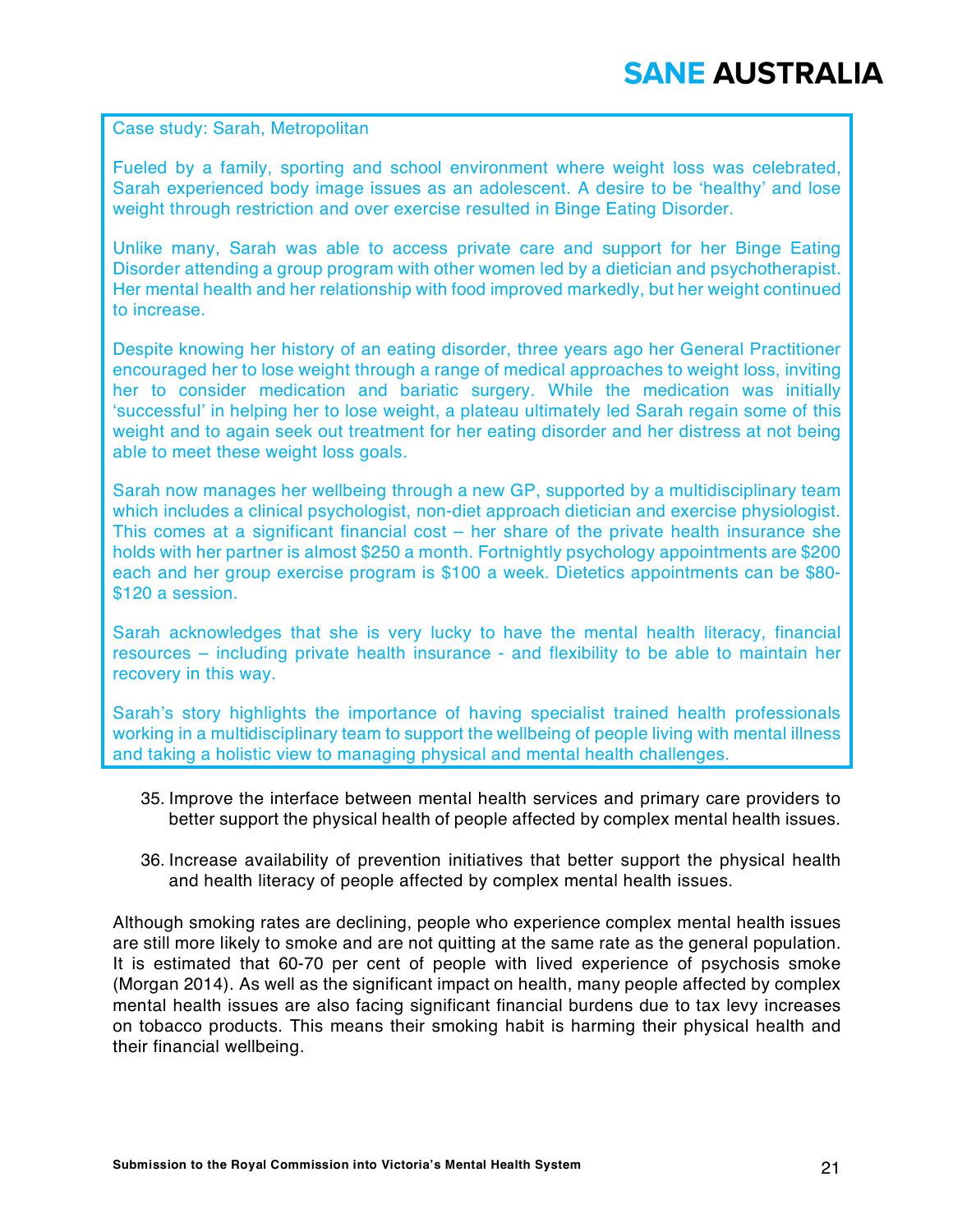Quit Victoria has a number of tools to support people affected by mental health issues stop smoking, however further funding is required to expand and integrate these initiatives with mental health support services.

37. Increase funding for smoking prevention campaigns that specifically encourage people affected by complex mental health issues to quit smoking.

#### Suicide prevention

The tragic impact of suicide on the lives of so many Australians is recognised in the Government's Fifth National Mental Health and Suicide Prevention Plan which calls for a national, coordinated systems-based approach to suicide prevention that includes, among other elements, the need for public information campaigns to support the understanding that suicide is preventable.

The causes of suicidality are complex and diverse. People affected by complex mental health issues are anywhere from 10 to 45 times more likely to die by suicide than the general population (Chesney et al 2014). The risk is highest for those living with borderline personality disorder (BPD), one of the most stigmatised and poorly understood conditions, but is also high for those living with anorexia nervosa (31 times higher) and schizophrenia (13 times higher).

The Victorian Government has committed to halving the suicide rate by 2025. To successfully meet this target, significant increased investment is required to better respond to those experiencing acute psychological distress and suicidal behaviours. Most notably for those living with complex mental health issues. As noted earlier, suicide prevention requires a whole-of-government and a whole-of-community response. Initiatives should be embedded throughout our health system, including early intervention and support following a suicide attempt.

Current suicide prevention trials led by Primary Health Networks seeking to work with local communities to develop and implement coordinated place-based approaches to suicide prevention, as well as the Hospital Outreach Post-suicidal Engagement (HOPE) initiative, require expansion across the state.

Thomas Joiner's Interpersonal Theory of Suicide prevention identifies 'perceived burdensomeness' as a key belief for individuals who are having suicidal thoughts. This opens up the possibility of peer-to-peer communication to create and disseminate compelling messaging and stories that resonate strongly with target audiences and, over time, may contribute to changing attitudes and behaviour of people with suicidal ideation.

- 38. Increase funding for, and the availability of, assertive outreach following a suicide attempt across the state.
- 39. Provide additional funding for evidence-based suicide prevention initiatives, including through peer-to-peer storytelling.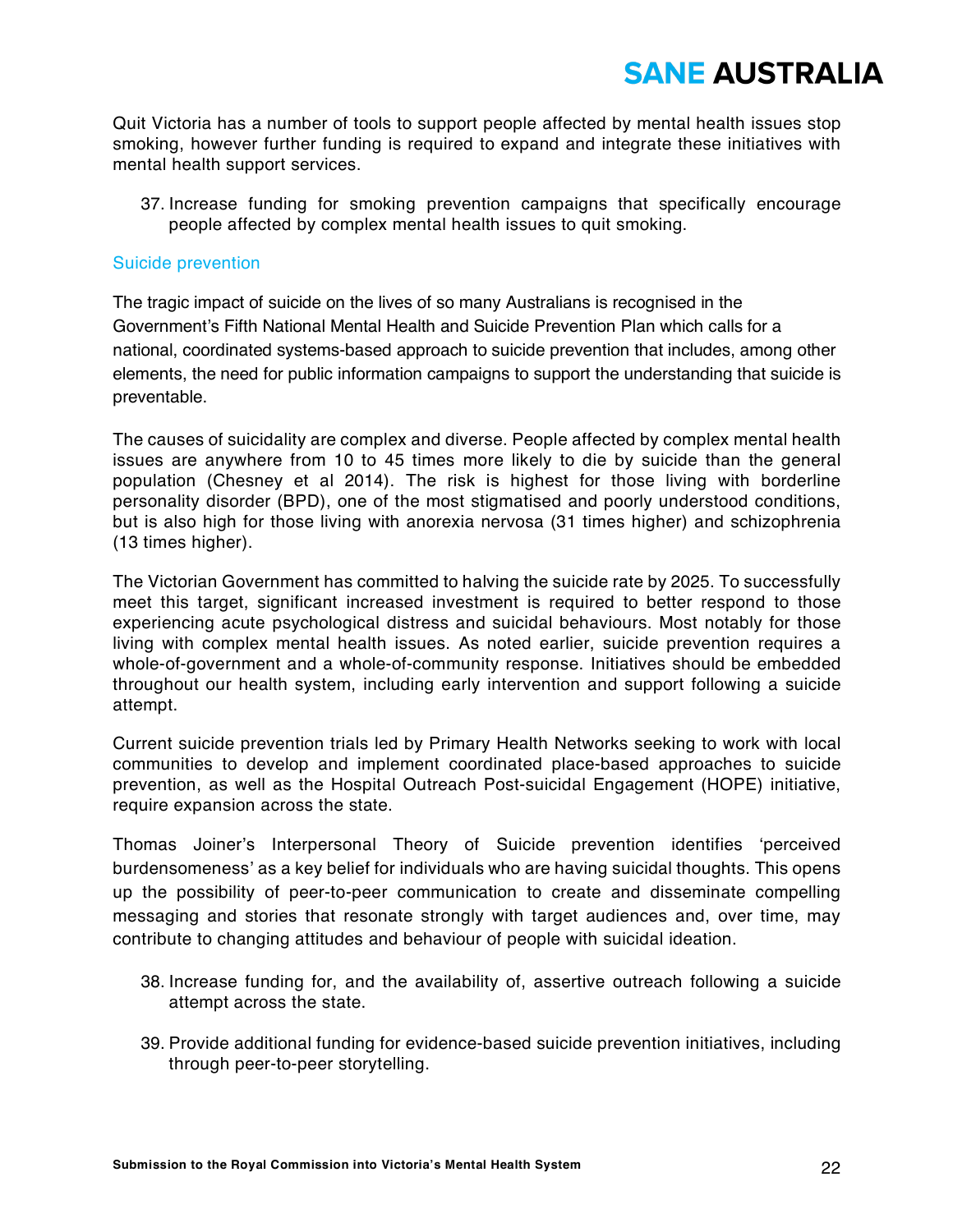#### **Education**

The median age of onset for many mental illnesses is between mid-teens and mid-20s (Kessler et. al. 2007). The education system therefore provides an important opportunity for mental health prevention and early intervention (DSS, 2017). Increased investment is required to promote mental health awareness, particularly of complex mental health issues, in educational settings and support educators to identify students at risk of mental ill health.

40. Fund mental health promotion initiatives in educational settings including schools, universities and TAFEs inclusive of complex mental health issues.

Students who are caring for loved ones affected by complex mental health issues will require additional support to thrive in an educational setting, while balancing the demands of their caring role and studies. For many, the complexities they face as a result of their caring role are often not identified and they are therefore not offered additional support to complete their studies. Young carers are more likely to have poorer school attendance, leave school or face difficulties participating in the workforce than their non-carer peers (DSS, 2017).

41. Increase identification of young carers in educational settings such as schools, universities and TAFEs, and increase the level of support available to them.

#### **Employment**

Participation in meaningful work can promote mental health. By providing people with purpose, financial independence, connectedness and a better standard of living, employment can support both physical and mental health. Some people affected by complex mental health issues find it difficult to find and maintain employment. Exclusion and under-employment are all too common for people experiencing complex mental health issues. Governments spend significantly more on income support than they spend on supporting people affected by complex mental health issues to find or return to meaningful employment.

Some work situations can increase the risk of, or exacerbate, mental health issues. If, for example, the culture in a workplace is stigmatising, people are faced with job insecurity or placed in high stress situations, this can create a negative workplace environment. The Mentally Healthy Workplace Alliance was born out of recognition that mentally healthy workplaces benefit individuals, businesses and the economy. SANE Australia is a member of the Mentally Healthy Workplace Alliance and is committed to ensuring that all Australian workplaces are supportive environments.

There is not yet adequate data on the prevalence of structural discrimination in relation to complex mental illnesses. Attitudes in workplaces around illnesses such as depression and anxiety are starting to change as a result of many factors, including initiatives such as the Mentally Healthy Workplace Alliance and 'R U OK Day?' and workplace education strategies.

42. Ensure that public and workplace-based mental health promotion campaigns such as the Mentally Health Workplace Alliance are inclusive of complex mental health issues.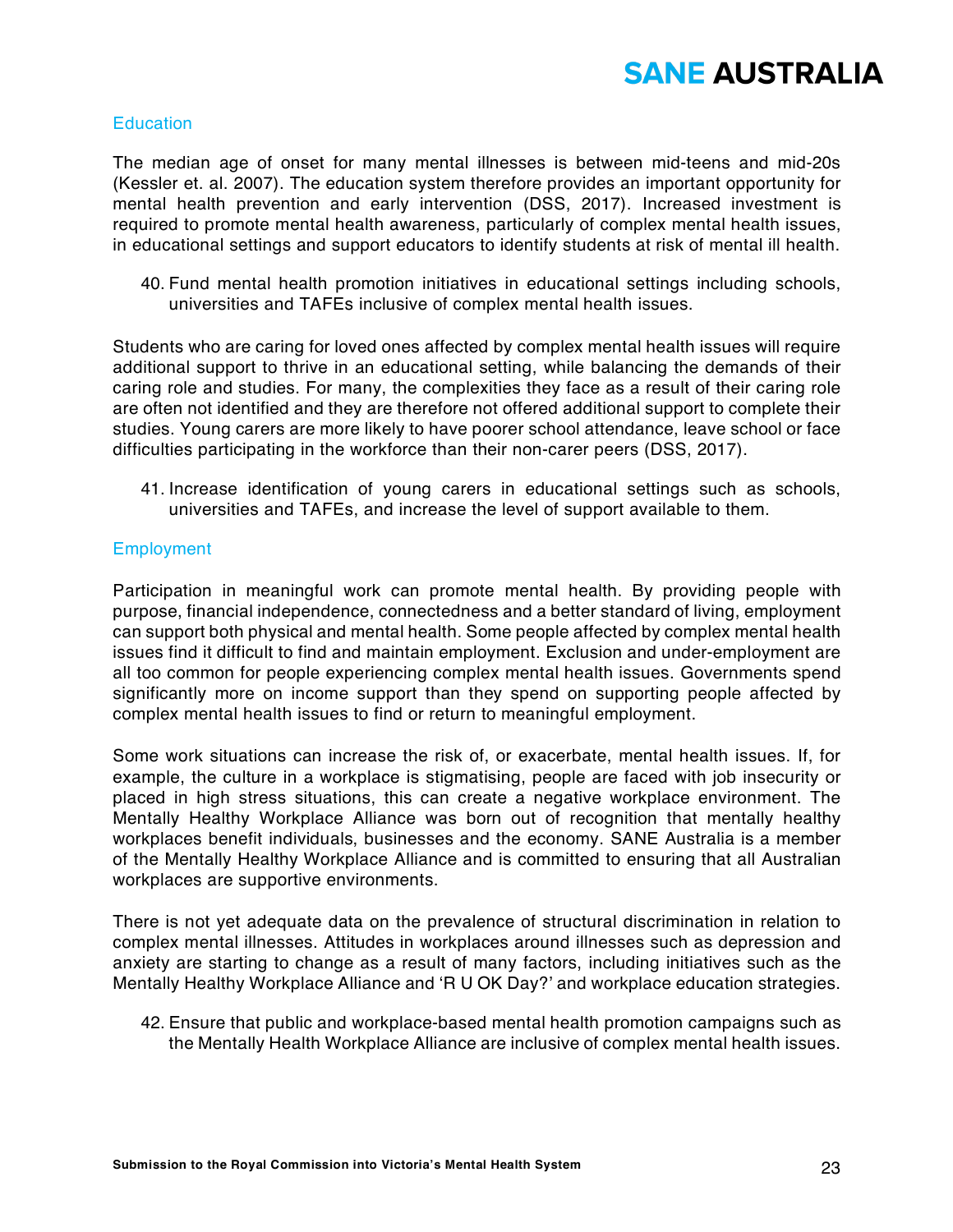Returning to work after experiencing acute mental illness can enhance recovery and reduce reliance on income support measures. Employment programs provided by community mental health support agencies are often limited in scope and availability.

- 43. Increase capacity of community-based mental health support agencies to deliver employment support programs to people affected by complex mental health issues.
- 44. Explore opportunities within the Victorian Public Service to employ people affected by complex mental health issues that are seeking to return to work.

#### **Housing**

Safe and affordable housing is a fundamental ingredient for both preventing mental illness and promoting recovery. It is also a basic human right. People affected by complex mental health issues often face housing insecurity and homelessness, which can trigger or exacerbate their condition. There are many reasons for this, including the impact of deinstitutionalisation, lack of affordable housing stock, and the unacceptably long waitlists for social and public housing.

The Housing First model prioritises safe and permanent housing as the first step in securing multidisciplinary support (AHURI, 2018). Given the intersection between homelessness and mental health issues, intersectionality and available referral pathways between the two systems is critical. Investment in safe and affordable housing, and support to maintain that housing, is also an investment in mental healthcare.

- 45. Increase availability of programs to support people affected by complex mental health issues to maintain stable housing, including access to the private rental market.
- 46. Increase social housing availability with increased triaging for people affected by complex mental health issues, as per the Housing First model.
- 47. Increase the number of people affected by complex mental health issues housed in social and public housing and actively monitor and reduce the waitlist.
- 48. Increase the number of supported housing placements for people affected by complex mental health issues.

The number of people sleeping rough in Victoria has increased due to a lack of crisis accommodation. A significant proportion of people sleeping rough are affected by mental illness with the Australian Institute of Health and Welfare reporting that 17,772 people affected by mental health issues presented to homelessness services last year (ABS 2018). In addition to the significant health and safety risks posed to people sleeping on the streets, more resources are required from our Emergency Departments and frontline services.

49. Increase availability of emergency relief housing, with integrated referrals to health and social care services, for people affected by complex mental health issues.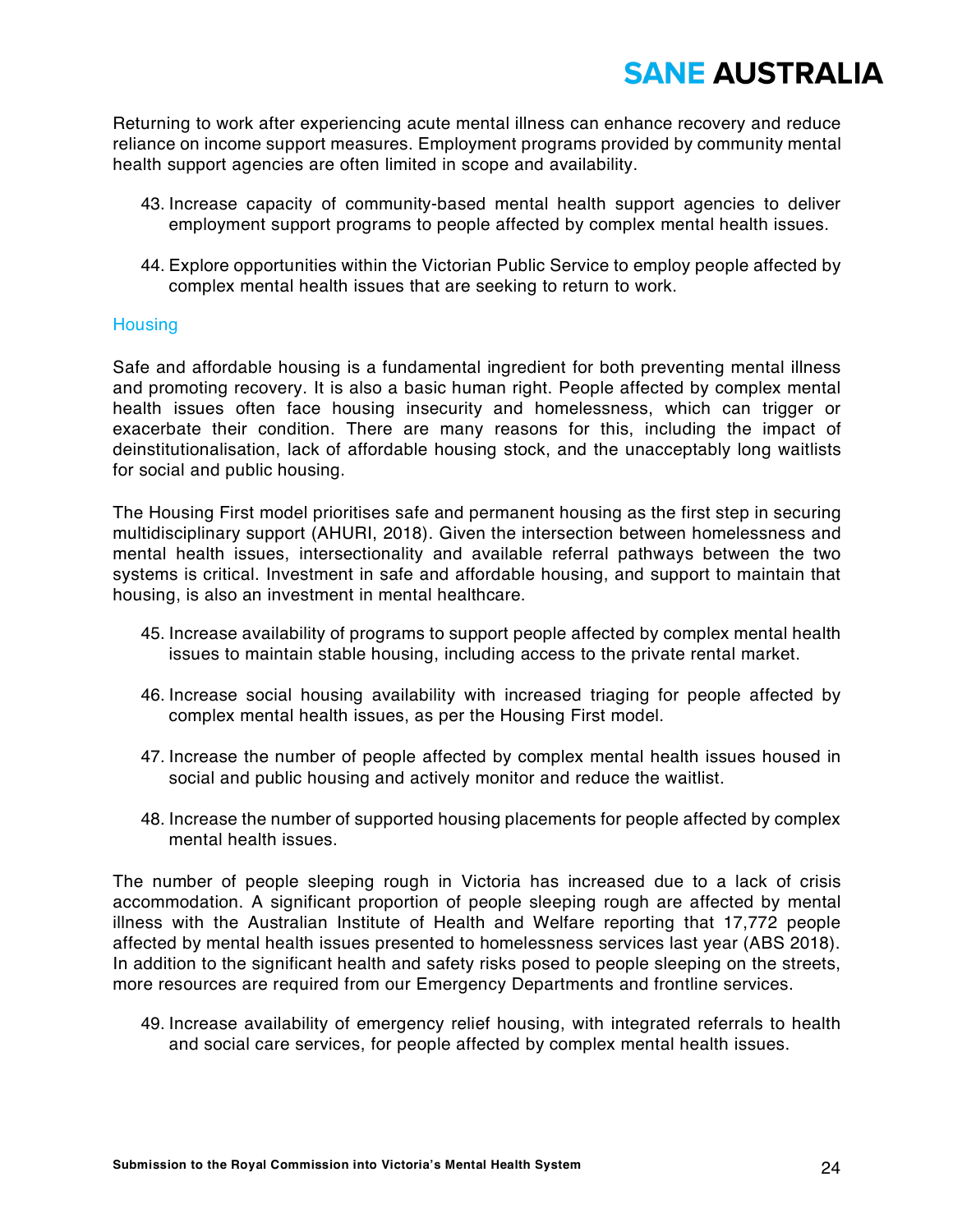

#### **Justice**

As acute mental health services fail to meet demand, many people experiencing acute psychiatric crisis are ending up interacting with the criminal justice system. Police attendances to mental health related callouts are increasing, requiring specialist training and expertise. The Police, Ambulance and Clinical Early Response (PACER) initiative is an example of partnering first responders with people with mental health expertise, however this is not consistently available across the state.

50. Increase availability of PACER teams across the state.

In some cases, the prison system is operating as the mental health provider of last resort. This reality sees some individuals entering the criminal justice system when appropriate clinical treatment and support may have been able to prevent this outcome. Imprisonment itself can have a devastating impact on someone's mental health. Whenever possible, people experiencing complex mental health issues should not be imprisoned.

Victorian prisoner numbers are continuing to rise, with \$1.8 billion in new investment dedicated to increasing the capacity of Victorian prisons in the latest state Budget. The rise in prisoner numbers demonstrates a failure to adequately address the social determinants that drive offending behaviour.

People who have contact with the criminal justice are more likely to have experienced a mental health condition. Many have incredibly complex needs, intersecting across a range of health and social services, which may or may not be related to their offending behaviour. Mental health complexity is also higher within the prison context with an estimated 40–43% of prisoners meeting diagnostic criteria for a personality disorder (Tye and Mullen, 2006; Butler et al, 2007; Shepherd, Campbell and Ogloff, 2018). Past experiences of trauma and intergenerational trauma are also common.

- 51. Increase availability of evidence-based treatments for people living with personality disorders within Victorian prisons.
- 52. Introduce trauma-informed care training for all correctional staff.

For prisoners experiencing acute psychiatric crisis who require compulsory mental health treatment, there are significant delays in accessing treatment at Thomas Embling Hospital (Forensicare, 2018). This may increase the acuity and severity of their presentation, as well as the application of strict regimes within the prison walls while awaiting admission.

53. Increase the capacity of the forensic mental health system to provide tertiary mental healthcare to prisoners affected by mental illness in a therapeutic, clinical mental health setting.

Leaving prison can be a difficult time for many prisoners who are faced with concerns around stigma, housing, employment, reconnecting with family and friends and managing substance use issues. Prisoners are also more likely to experience suicidal behaviour post-release (Kariminia et al. 2007). Connection with community and mental health supports is crucial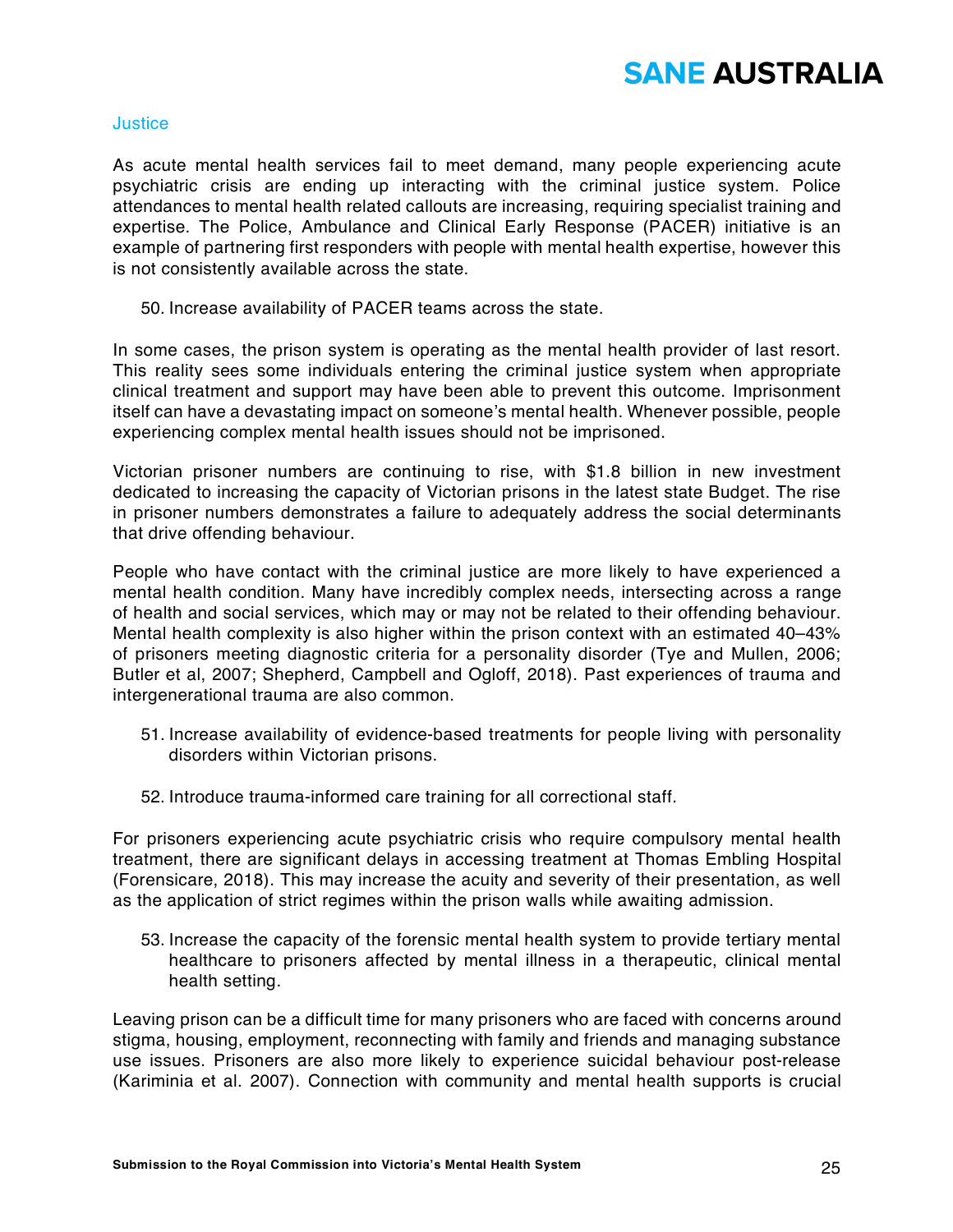

during this time. For prisoners released on assessment and treatment orders, access blockages in the community can result in reincarceration.

54. Increase support affected by complex mental health issues for people on remand and post-release.

### **Support for carers and families**

People affected by complex mental health issues are often supported by a community of family, friends, colleagues and neighbours. Systemic failures that impact people living with complex mental health issues also impact the people who support them. Caring without adequate support can affect mental health, wellbeing, employment and financial status (Cummins, 2007; Diminic, 2017).

Dynamics of care are individual and unique. Just as not all people affected by complex mental health issues have the same needs, nor do carers. The system should provide tailored support to carers, based on their individual preferences and circumstances.

The Better Support project, led by SANE Australia in partnership with the University of New England, found that caring for a relative at risk of suicide can elicit experiences of powerlessness and alienation, highlighting the gap in knowledge between mental health professionals and family members. For example, families have reported a lack of communication with health care providers following a suicide attempt by a loved one (Kjellin and Ostman, 2005; Cerel, Currier and Conwell, 2006; McLauglin, 2016).

Working with carers, family and friends can improve outcomes for people affected by complex mental health issues, yet many carers and support people still report being excluded from treatment and discharge planning. Although steps have been taken to improve carer inclusive practices across mental health services, many services still fail to identify carers and offer support. Appropriate identification of the people providing support to those affected by complex mental health issues is key in promoting their recovery.

55. Require inpatient mental health services to identify carers supporting people affected by complex mental health issues when planning for treatment and discharge.

'The economic value of informal mental health caring in Australia: summary report' commissioned by Mind Australia in 2017 estimated that primary mental health carers provide a total of 102 million hours of care, estimated to be worth \$60.3 billion, to their care recipients (Diminic, 2017). The emotional and economic cost to carers can be significant. SANE supports the Caring Fairly campaign, seeking a fairer deal for unpaid carers.

- 56. Increase access to carer support within mental health services, including through the expansion of the carer peer workforce
- 57. Increase available funding to assist carers and families cover the economic costs of unpaid caring through the Carer Support Fund.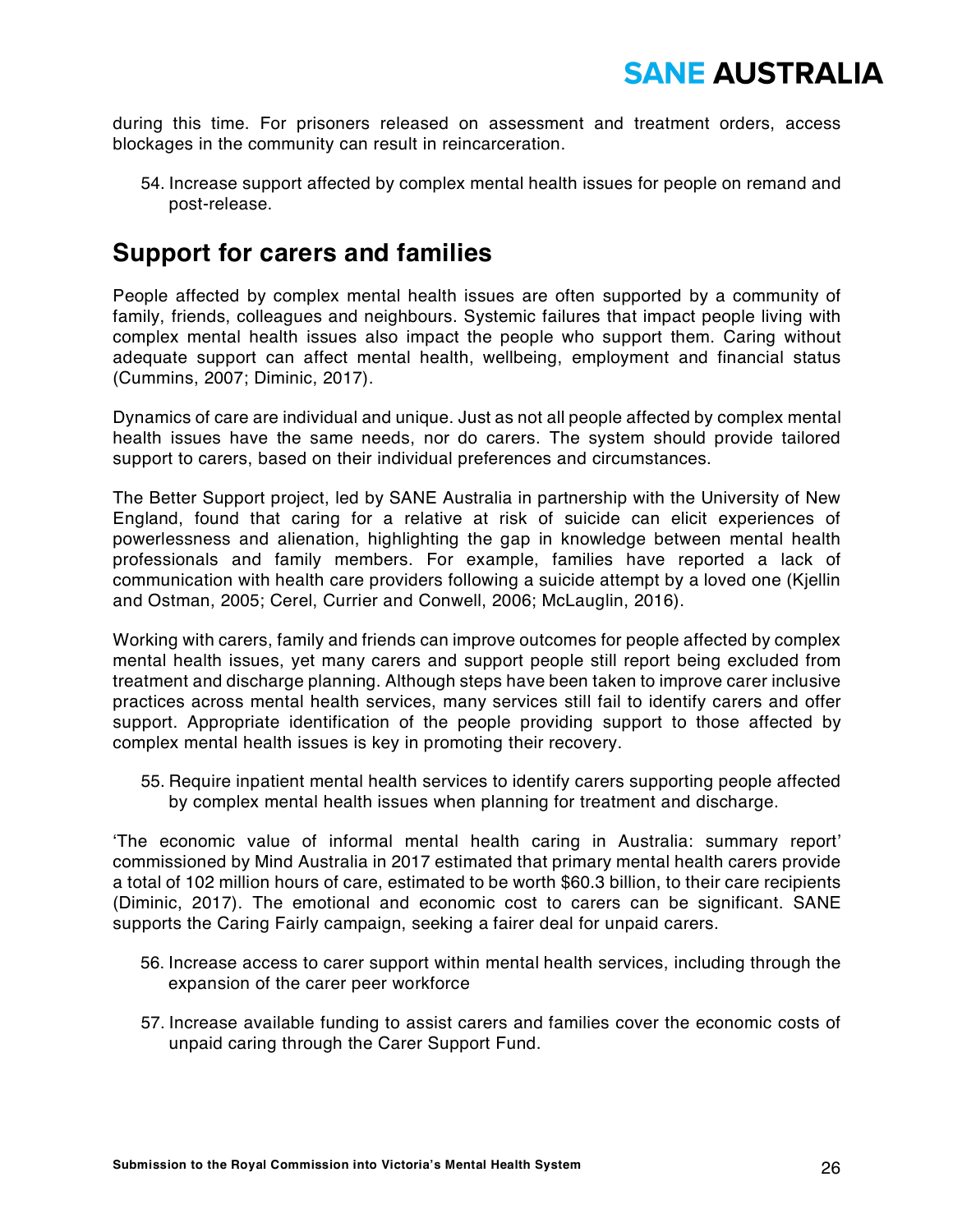### **Specific needs**

SANE is committed to advocating for safe, culturally appropriate, inclusive mental health services for all people, regardless of their ethnicity, faith, disability, sexuality or gender identity.

#### Aboriginal and Torres Strait Islander communities

Intergenerational trauma, racism and discrimination impacts on the social and emotional wellbeing of our First Nations people. Along with the compounding effect of the social determinants of health, this means that Aboriginal and Torres Strait Islanders are more likely to experience complex mental health issues than other Australians. All services working with people from Aboriginal and Torres Strait Islander communities should be culturally safe, so as to encourage help-seeking and not inflict further harm.

The suicide rate of Indigenous Australians is twice that of non-Indigenous Australians and Indigenous children is five times more likely to die by suicide than non-Indigenous children (Dudgeon, 2014). Community prevalence surveys also report that 4–16 per cent of Aboriginal and Torres Strait Islander populations meet the diagnostic criteria for personality disorder (Parker, 2010). In addition to the need for an increase in programs that respond to the needs of people affected by personality disorder, further investigation is required into how best to meet the needs of Aboriginal and Torres Strait Islanders experiencing complex mental health issues.

- 58. Require cultural safety accreditation for services responding to Aboriginal and Torres Strait Islander people affected by complex mental health issues.
- 59. Continue working with people from Aboriginal and Torres Strait Islander communities to co-design appropriate suicide prevention strategies and models of care.

#### Older adults

The voice of older people living with chronic and complex mental health issues is seldom heard and there are limited resources available for people aged over 65 affected by mental illness. With an ageing population, increased investment is urgently required to meet demand and ensure that older Victorians living with complex mental health issues are supported to live meaningful lives.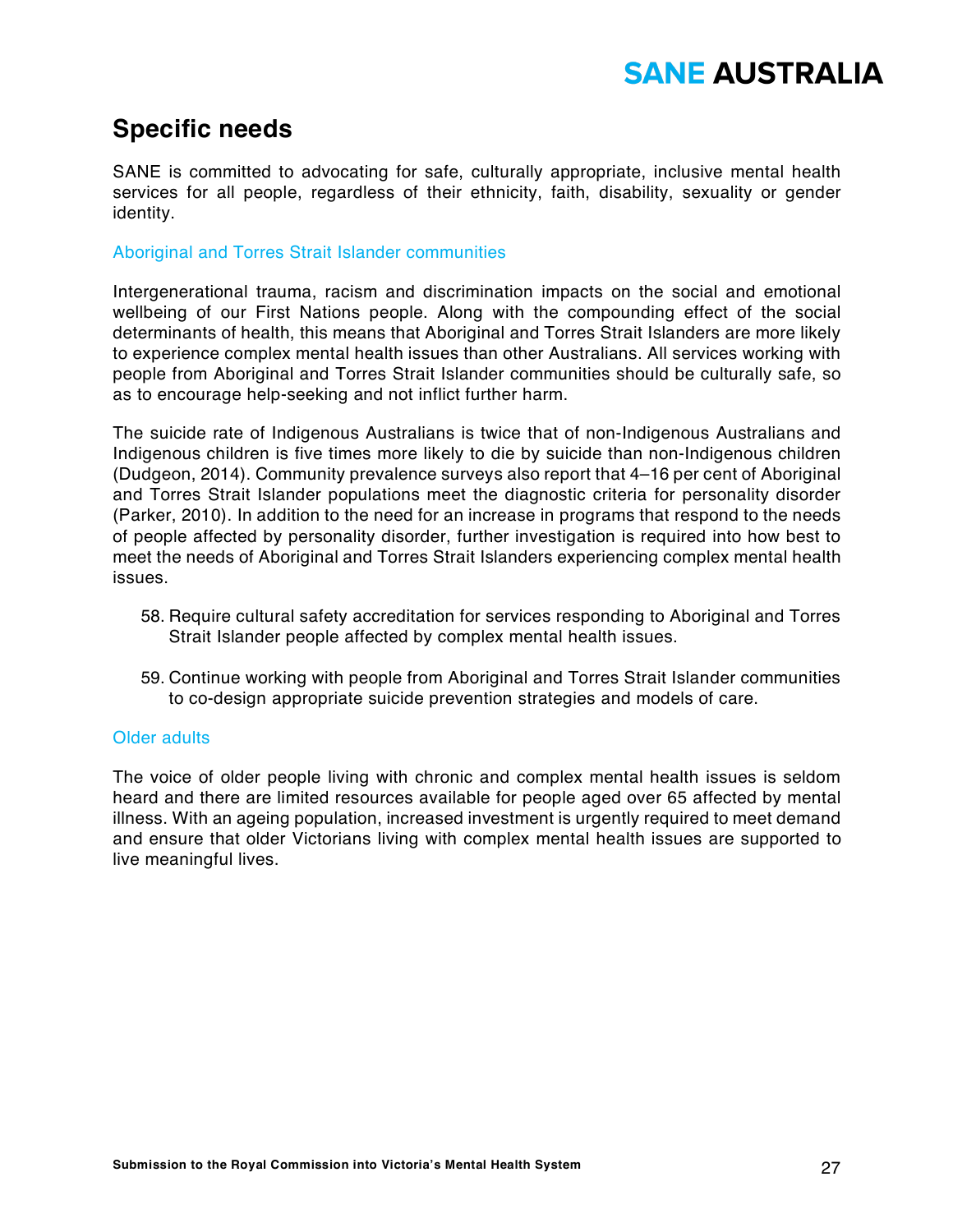Case study: Maddie, North-east Melbourne

Maddie has a lived experience of psychotic illness, acquired brain injury and physical disability (hemiparalysis). Owing to Maddie's clinical complexity, she now resides in residential aged care in Melbourne's outer north-east, the cost of which is covered by her disability support pension. After transitioning from the community into care, Maddie lost access to psychosocial support services that are not funded to provide support to someone living in residential aged care. Her financial situation does not permit access to private psychiatric services.

The National Disability Insurance Scheme commenced in Maddie's region two months before she turned 65. She was technically eligible at that time, but due to the confusion associated with the scheme's rollout and the fact that she resides in residential aged care, she did not gain access to the scheme.

Despite Maddie's mental health issues and premature entry into an aged care setting, the services available for her complex psychosocial and mental health needs include primary care and acute mental health services - if her clinical needs escalate. There is currently no psychosocial support or in-reach services offered. Maddie's case represents an example of failed service integration between State and Commonwealth funded services, a lack of continuity of care over the life course, and highlights the inadequacy of services for older Victorians living with complex mental health issues.

- 60. Increase capacity for Victorians aged over 65 affected by complex mental health issues to access the clinical mental health system.
- 61. Work with the Commonwealth Government to improve the interface between mental health services and residential aged care, ensuring ongoing, specialist mental health support is available for people living with complex mental health issues.
- 62. Work with the Commonwealth Government to provide in-reach psychosocial support services in residential aged care settings.

#### Culturally and linguistically diverse communities

All mental health services should consider cultural appropriateness and responsiveness in service delivery. While it is important to be culturally responsive and sensitive, a personcentred response is required in every situation. Issues facing people from culturally and linguistically diverse communities are not homogenous. Services should be designed from a lens of cultural responsiveness relevant to the communities they serve, but also offer a tailored response appropriate to the individual.

People from culturally and linguistically diverse communities who have English as a second language may have lower health literacy, which can impact their help seeking behaviour, management and understanding of mental health issues (ABS, 2009). The availability of interpreters is crucial to ensuring communication between people affected by mental health issues and their treating team, but greater consideration needs to be given to ensuring that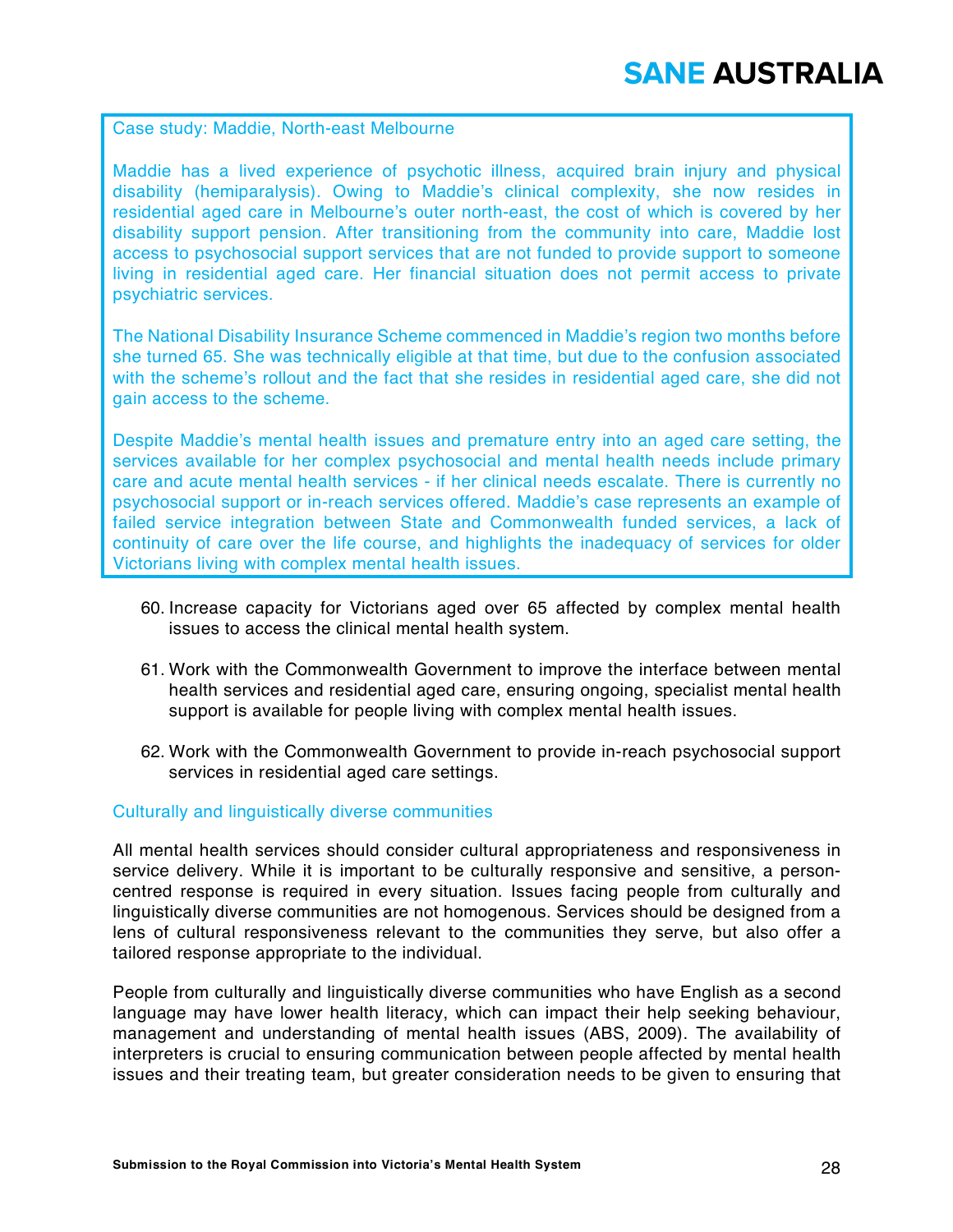mental health promotion materials and service provision is accessible for people from culturally and linguistically diverse backgrounds.

Some people from culturally and linguistically diverse communities, particularly those from refugee backgrounds, may have experienced trauma. Mental health services must incorporate trauma-informed care when responding to people from culturally and linguistically diverse communities who have previously experienced trauma.

63. Co-design mental health promotion materials, inclusive of complex mental health issues and trauma, with culturally and linguistically diverse communities.

#### **LGBTI**

SANE was proud to endorse the joint statement by Thorne Harbour Health, Rainbow Health Victoria, and Switchboard Victoria together with 43 other organisations, providing recommendations on how best to support the mental health of people who are lesbian, gay, bisexual, trans and gender diverse, and intersex.

#### Dual diagnosis

People affected by complex mental health issues experience substance use issues at a far higher rate than the general community, with research suggesting that around 50 per cent also have a drug or alcohol problem (DHHS, 2016). The relationship between mental illness and alcohol and other drug use is bidirectional. It can be hard to tell which problem came first – the substances or the mental illness. Having a mental illness can make a person more likely to use drugs to self-manage their symptoms in the short-term. Other people use substances that may trigger the first symptoms of mental illness. The use of drugs can also exacerbate the symptoms of mental illnesses and impair the efficacy of some medications.

Despite this common relationship, many people affected by complex mental health issues and co-occurring alcohol and other drug issues do not receive an integrated treatment response. The alcohol and other drug sector and the mental health sector operate separately, both under-resourced and at capacity. Drug patterns and the limited number of rehabilitation beds also impacts on the mental health system, with an increasing number of people with drug-related issues and withdrawal presentations occupying psychiatric inpatient units.

Improving interoperability between the two systems will provide a more holistic and personcentred response (Stalger et al 2010). This may include integrated needs assessment, joint case management and increasing the number of addiction specialists operating within the mental health system.

- 64. Explore options for better integrating the mental health and alcohol and other drug treatment pathways.
- 65. Increase capacity of the alcohol and other drugs sector to better respond to the rehabilitation needs of people affected by substance use issues.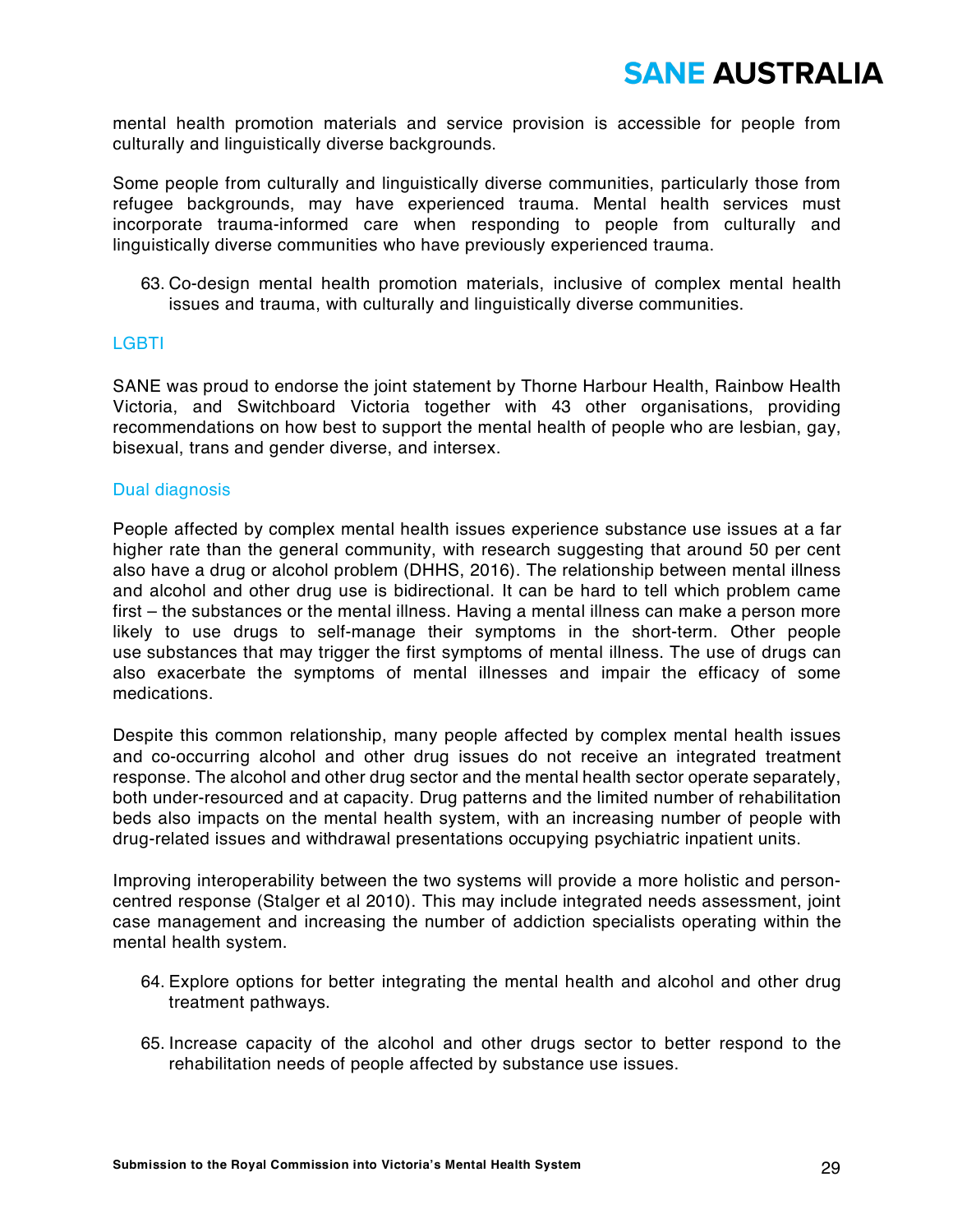### **Stigma and discrimination**

Australians living with complex mental health issues experience unacceptable levels of stigma and discrimination, which can adversely impact their wellbeing in a number of ways, including worsening of psychological distress, inhibition of help seeking and treatment adherence, limiting of personal relationships, and a reduction in their ability to achieve educational and vocational goals (Wells et al., 1994; Link et al., 1997; Corrigan, 2004). For some people affected by complex mental health issues, they may experience high levels of distress associated with receiving a diagnosis, barriers to help seeking, significant sideeffects from medications, and social isolation. Stigma and discrimination may also be compounded by other forms of disadvantage, including poverty and unemployment, or marginalisation on the basis of cultural, linguistic, gender or sexual identity.

The National Stigma Report Card project will see the development and execution of two national surveys of up to 7,000 participants living with complex mental health issues. The project will examine the experience of stigma and discrimination across a suite of domains including housing and homelessness, employment, education, welfare and social services, finance and insurance, justice, media, health and mental health services. This will enable a deeper understanding of the experience of stigma and discrimination and target future advocacy and policy reform efforts.

People affected by complex mental health issues still report stigma and discrimination preventing them from receiving appropriate care and support. By providing accurate information and appropriately responding to misinformation, we can tackle the social norms that give rise to stigmatising and discriminatory behaviour.

In April 2018, The Dax Centre merged with SANE Australia. The common goal of both organisations is to raise awareness of mental illness and its consequences and ramifications with an aim to reduce stigma and discrimination surrounding mental illness. The merger provides new opportunities to grow The Dax Centre's programs in Victoria and nationally. The Dax Centre is a world leader in the use of art to raise awareness and reduce stigma towards mental illness. Through exhibitions and educational programs, it seeks to engage, inform and encourage community connections and conversations about mental health.

The Dax Centre includes a gallery space, education programs and also houses the Cunningham Dax Collection. It has an annual program of art exhibitions featuring works from the collection, new works specifically commissioned for our gallery and touring exhibitions. All of the works are created by people with a lived experience of mental illness and are curated to encourage community connections and conversations about mental illness and psychological trauma.

66. Provide significant funding for stigma reduction activities including increased core funding for operation for the Dax Centre and its stigma reduction initiatives that engage the Victorian public.

Stigma and discrimination are the result of complex social processes and are shaped over time. Factors such as media reporting which inappropriately links mental illness to violent crime or attitudes of health professionals that some patients have no prospect of recovery feature heavily in the stigma faced by many of those SANE serves.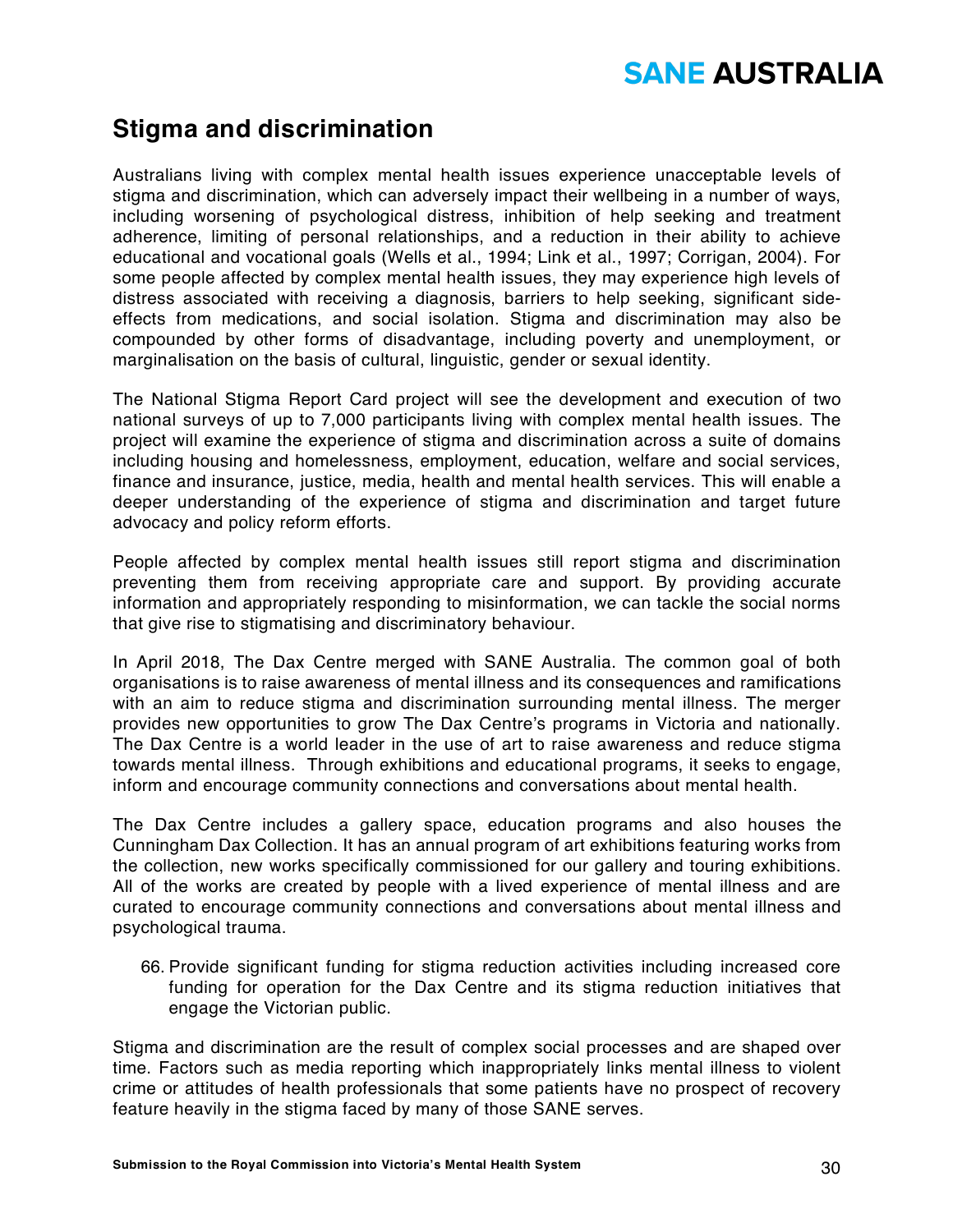

67. Contribute funding for the StigmaWatch program to support safe and responsible media reporting of complex mental health issues in Victoria.

### **Human rights and self-determination**

Upholding human rights and promoting participation in clinical decision-making should be a core premise of the Victorian mental health system. This is important for issues surrounding compulsory treatment, the use of seclusion and restraint, and the elimination of coercive treatment.

Case study: Sophie, Gippsland

Sophie is a health professional living and working in Gippsland. She has previously received an array of mental health diagnoses, including Borderline Personality Disorder. Her most recent diagnosis is Bipolar Disorder with a co-occurring eating disorder.

Throughout the course of her illness, she has been hospitalised more than 50 times. She has received treatment in both the private and public systems, being transferred to the public system when her acuity could not be managed in the private system. Despite the complexity of Sophie's needs, she has not been offered ongoing case management and communication between services has been poor.

From Sophie's experience across a range of inpatient services, she noticed a lack of consistent protocol in responding to her Eating Disorder. Decision-making regarding the use of invasive treatments such as seclusion, mechanical restraint, or nasogastric feeding were not consistent across services. This compelled Sophie to write an Advanced Statement to have some control over her treatment.

Sophie believes that Advanced Statements are a positive symbol but are still used selectively by some clinicians. She has found some of her treatment preferences have been ignored or only partly adhered to. This includes her preference for de-escalation techniques rather than the use of seclusion. Sophie has also observed that she could amend her Advanced Statement during periods when she was acutely unwell, resulting in a statement which is not reflective of her treatment goals when she is in recovery.

Sophie would like to see the status of Advanced Statements strengthened to be legally binding, with increased safeguards to prevent amendment during periods of acute illness. She also believes further workforce training is required to ensure clinicians practice shared decision-making.

While the Mental Health Act 2014 introduced Advance Statements as a mechanism to elucidate consumer's treatment preferences, uptake remains very low. This may be due to limited awareness of their existence or a belief that Advance Statements are unlikely to be taken into consideration. Further promotion and profile raising of the opportunity to complete Advance Statements is required to ensure more people affected by complex mental health issues have their preferences respected as part of their treatment planning.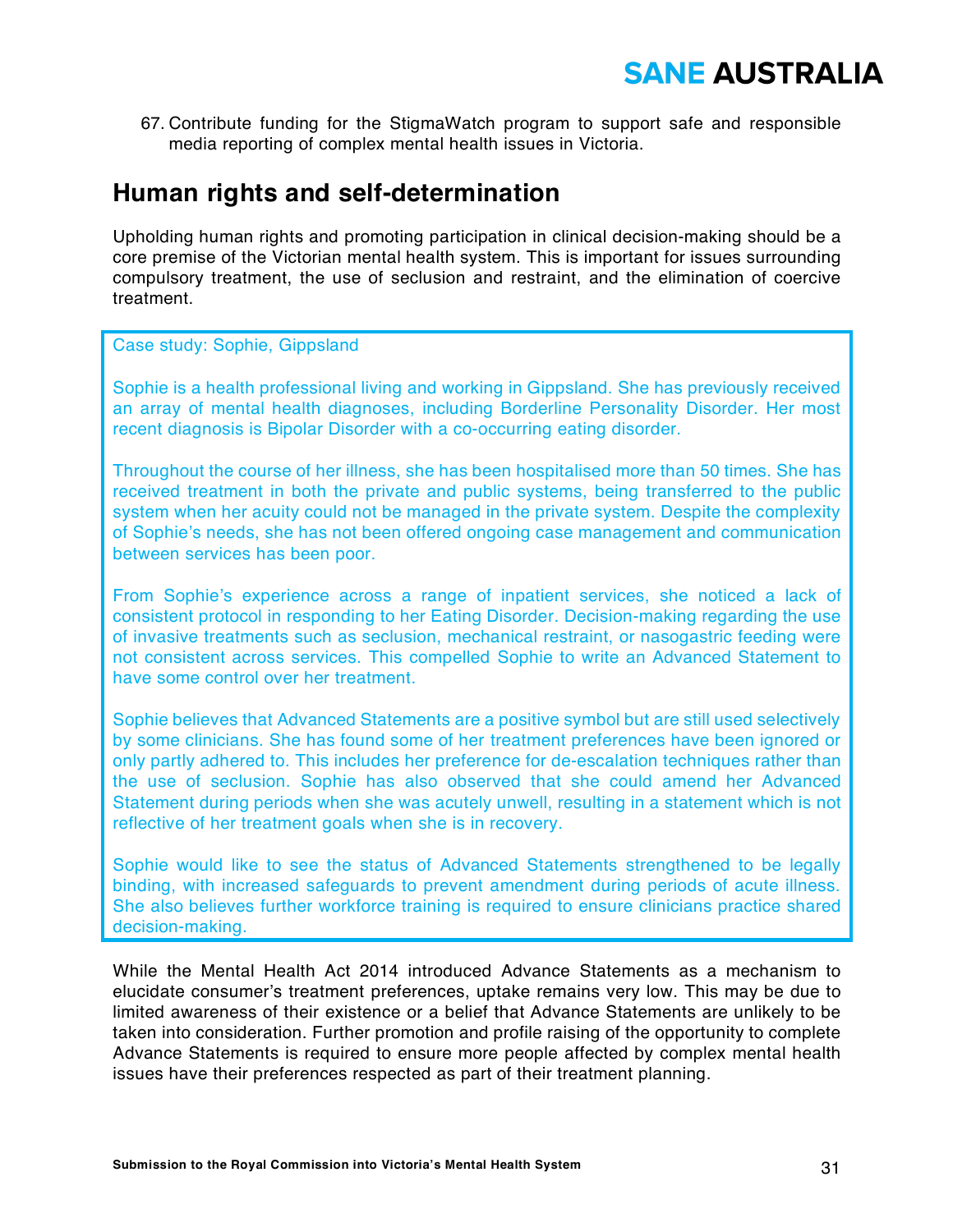68. Increase uptake of Advance Statements among Victorians with complex mental health issues.

### **Victoria's response to the National Disability Insurance Scheme implementation**

The rollout of the NDIS has exacerbated the challenges faced by those living with complex mental health issues, roughly 200,000 Victorians, falling through the cracks and failing to be provided with the psychosocial supports that are critical to their recovery. With many states redirecting funds that were previously resourcing community-based psychosocial supports into the NDIS, many of these psychosocial support services have been unable to continue. This has caused significant distress and disruption for people accessing services.

While SANE has welcomed efforts from state and federal governments to address funding shortages for services that are not covered by the NDIS, much more needs to be done to guarantee that people living with complex mental health issues are not left worse off as a result of the reforms.

These psychosocial services need to extend to include additional support for initiatives promoting access to safe and secure housing, opportunities to further their education, and securing meaningful employment. This Royal Commission has an important opportunity to highlight and explore those approaches to these issues which are showing promise and should be adequately resourced, as well as the areas where change is still required.

69. Increase availability of psychosocial support and continuity of care for Victorians affected by complex mental health issues who are ineligible for the NDIS.

### **Informing the future**

Although it is important to focus on the aspects of mental health care that are not working well, efforts should also be made to highlight good practice. Tried and tested innovations that are achieving good outcomes for people affected by complex mental health issues should be scaled across the state. This reduces the number of bespoke programs available and improves equity of access for all Victorians.

Collaboration within the mental health sector is key to successfully implementing the findings of this important inquiry.

70. Incentivise and fund collaboration within the mental health sector to support implementation and best-practice support to people experiencing mental health issues.

The findings of this Royal Commission should be analysed by all Australian governments to ensure all jurisdictions are working to provide the best possible mental health care systems.

71. Ensure the Royal Commission's findings and recommendations are shared across all jurisdictions.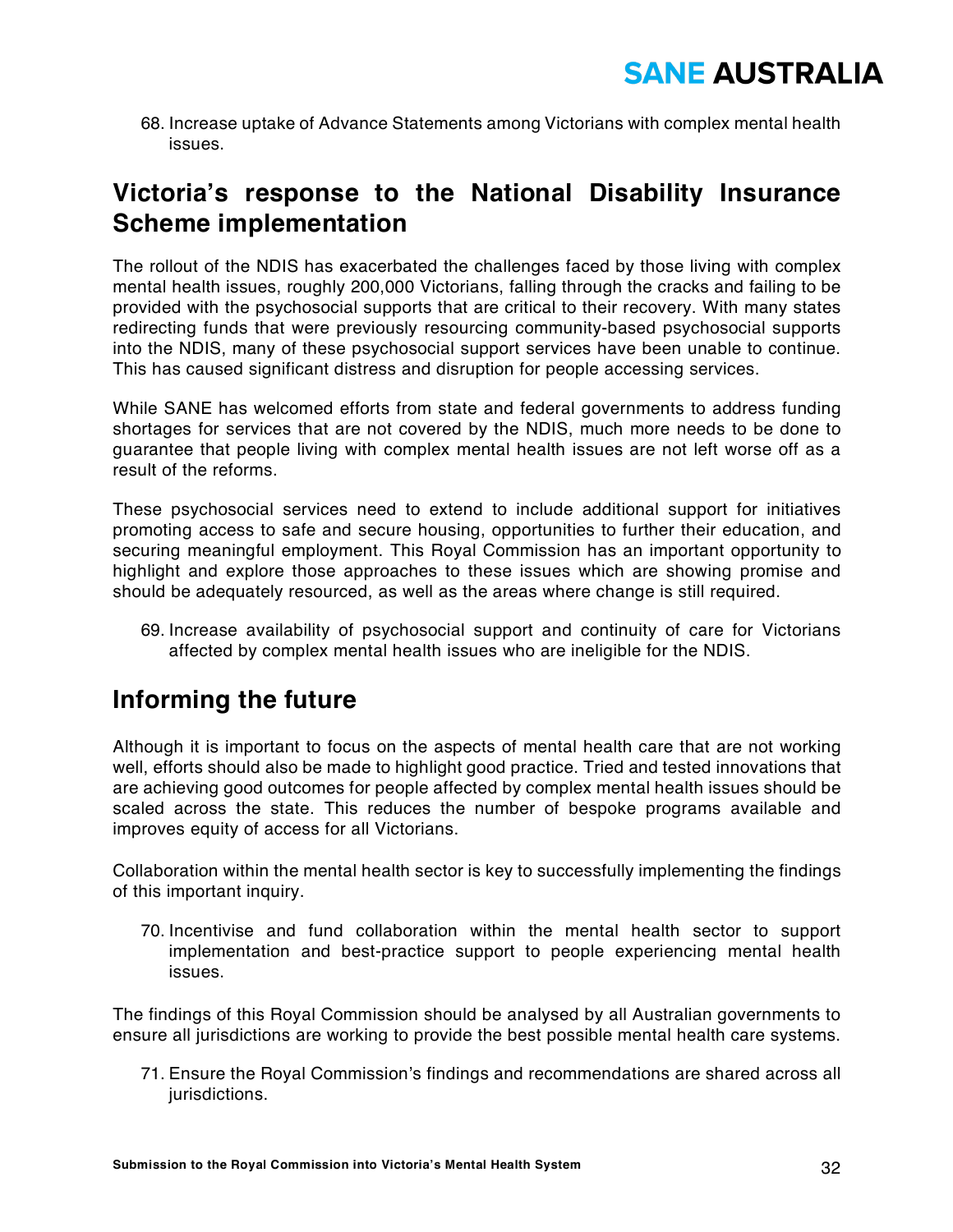

There is also an opportunity to leverage the work of the Productivity Commission's Inquiry into Mental Health, as the final report is due 23 May 2020 and the date of the interim report is yet to be released. Recommendations made by the Royal Commission should therefore be consistent with the findings of that inquiry to maximise the possibility of meaningful and cohesive reform.

72. Consider findings from the Productivity Commission Inquiry into Mental Health when developing recommendations.

*"Hope is a really important thing to get you through some of those really dark times. It's important to appreciate it because I remember a time when there wasn't any. And once you find it, it's important to hold on. It will come, hope does arrive." Ali, SANE Peer Ambassador*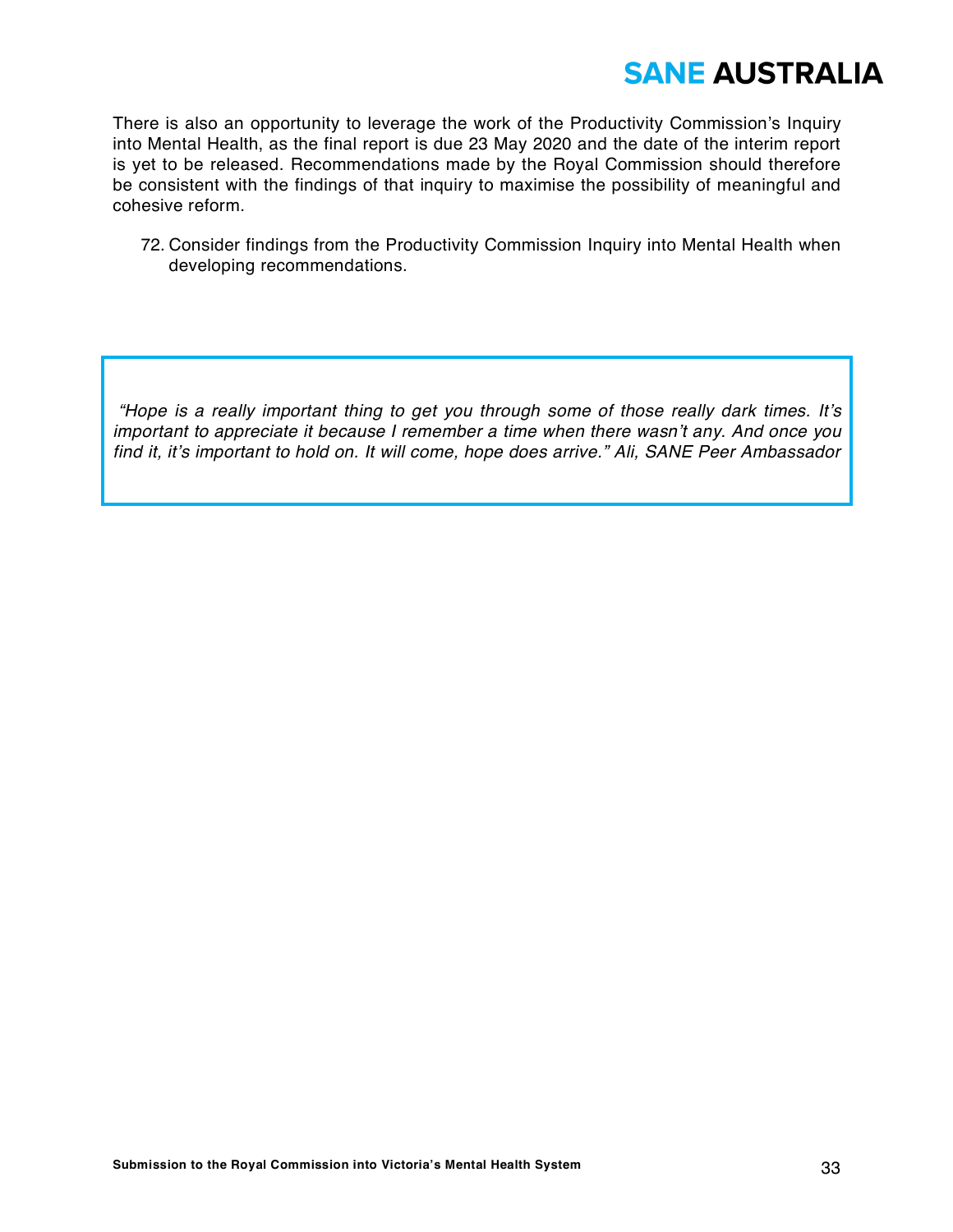### **Glossary of key terminology**

**Anne Deveson Research Centre (ADRC):** An initiative of SANE Australia driving social outcomes for Australians living with complex mental health issues, their family, friends and colleagues.

**Better Access:** A scheme provided via the Medicare Benefits Schedule enabling access to psychiatrists, general practitioners, psychologists and other trained mental health clinicians on a fee-for-service basis subsidised through Medicare.

**Case management/Case co-ordination:** The mechanism for ensuring continuity of care across inpatient and community settings, accessing and co-ordination of the range of services necessary to meet the individual and identified needs of a person within and outside the mental health service.

**Complex mental health issues:** On the spectrum of mental health, complex mental illness is severe and persistent. Often the illness is episodic and requires multiagency support. Illnesses considered complex include: schizophrenia, bipolar, personality disorders, eating disorders, post-traumatic stress disorder, and severe and enduring mood disorders.

**Continuity of care:** The provision of ongoing uninterrupted barrier-free access to the necessary range of health care services and other support agencies, with the level of support and care varying according to individual needs.

**The Dax Centre:** Houses the Cunningham Dax Collection of more than 15,000 artworks created by people who have experienced mental illness or psychological trauma, many of whom were resident in Victoria's psychiatric institutions. The Centre seeks to change community views towards mental health issues through art.

**Early intervention:** Therapeutic intervention that occurs early in life, early in the trajectory of the illness, or early in an individual episode.

**Lived experience:** People who are recognised as having unique expertise and understanding due to direct experience or close observation (current or previous) of mental health issues, irrespective of whether they have a formal diagnosis or have accessed services and/or received treatment. Many people may prefer to use other terms such as consumer, service user, peer, survivor or expert by experience.

**Local Hospital Network (LHN):** Statutory entities established by state and territory governments to directly manage public hospital services within a defined geographical area and their budgets.

**National Disability Insurance Scheme (NDIS):** A national scheme providing individualised support for eligible people with permanent and significant disability.

**Peer Ambassador:** Someone with personal lived experience of complex mental health issues and is a respected, trained and representative of SANE. Peer Ambassadors speak in the community and the media and use their voice to support the key vision and mission of SANE.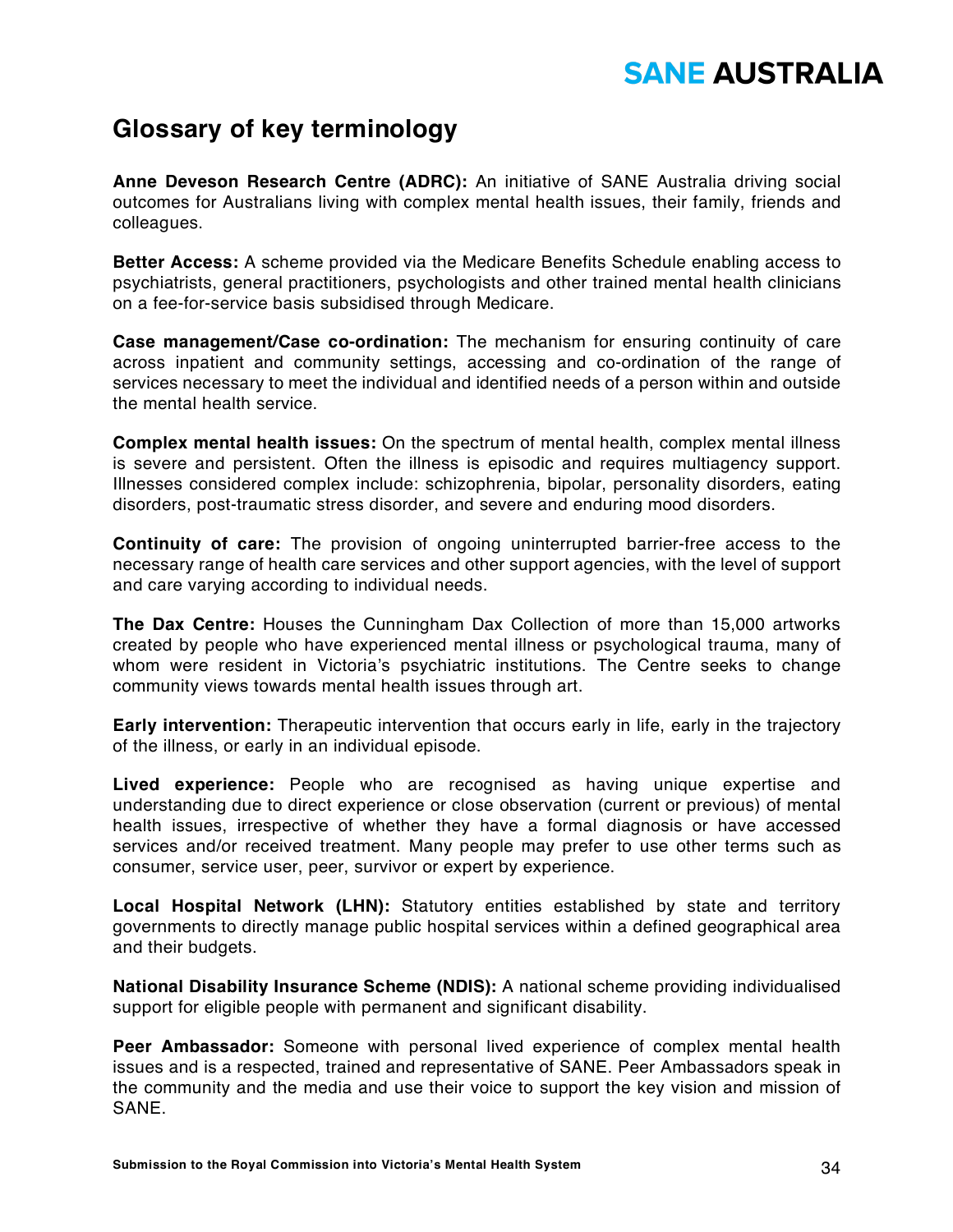**Peer support:** Social, emotional and practical support provided by people who have experienced mental health issues.

**Person centred care:** Treatment and care provided by health services that is responsive to the needs of the individual and their support network.

**Primary healthcare:** The first level of contact with the health system via GPs or community health centres,

**Primary Health Network (PHN):** Independent primary health care organisations established by the federal government to commission health services. There are 31 PHNs across Australia.

**Restraint:** The restriction of an individual's freedom of movement by chemical, physical or mechanical means.

**Seclusion:** The confinement of a person at any time of the day or night alone in a room or area from which free exit is prevented.

**Social and emotional wellbeing:** A holistic Aboriginal definition of health that is inclusive of mental health, emotional, psychological and spiritual wellbeing. This includes issues disproportionately affecting Aboriginal and Torres Strait Islander communities such as grief, suicide, self-harm, loss and trauma.

**Stepped care:** A staged hierarchy of clinical and support interventions ranging in intensity to match an individual's needs.

**Stigma:** The attitudes that people hold about someone's experience of mental ill health inclusive of public stigma and self-stigma.

**Support person:** A person providing support to someone affected by mental health issues. It may be family member, friend, colleague or neighbour. This person is referred to as a 'carer' under the Victorian Mental Health Act.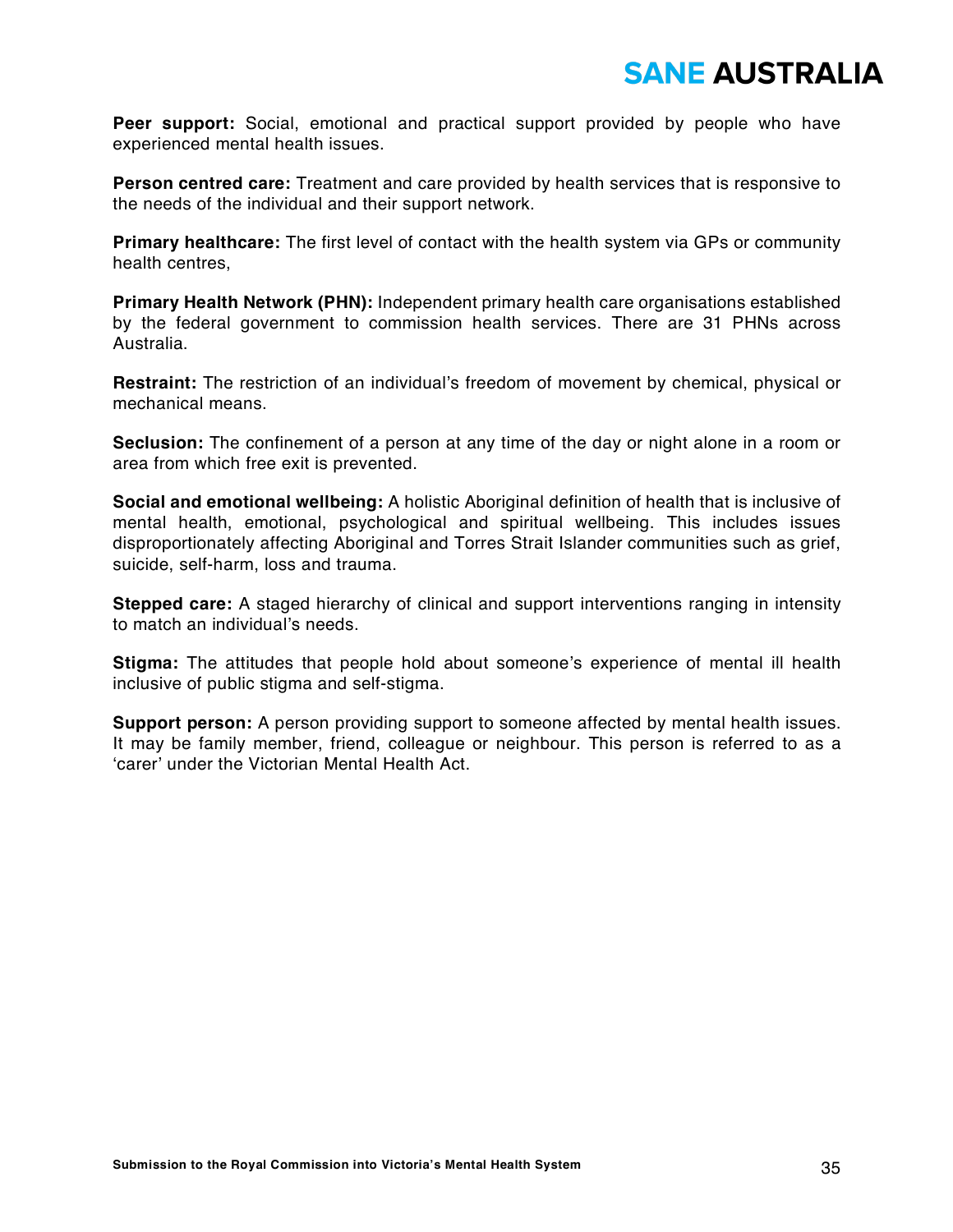### **References**

Allen Consulting Group. (2012). Police, Ambulance and Clinical Early Response (PACER) Evaluation: Final Report. https://www2.health.vic.gov.au/about/publications/researchandreports/Police-Ambulanceand-Clinical-Early-Response-PACER-Evaluation-Report

Australian Bureau of Statistics (ABS). (2009). Health literacy. *Australian Social Trends.* https://www.abs.gov.au/AUSSTATS/abs@.nsf/Lookup/4102.0Main+Features20June+2009

ABS. (2019). Mental health services in Australia. https://www.aihw.gov.au/reports/mentalhealth-services/mental-health-services-in-australia/report-contents/expenditure-on-mentalhealth-related-services

Australian Housing and Urban Research Institute (AHURI). (2018). *Housing, homelessness and mental health: towards system change.*  https://www.mentalhealthcommission.gov.au/media/252441/Housing-homelessness-andmental-health-towards-systems-change.pdf

Australian Institute of Health and Welfare. (2018). Health and Welfare Services: Homelessness services. https://www.aihw.gov.au/reports-data/health-welfareservices/homelessness-services/overview

Australian Private Hospitals Association (APHA). (2019). *Private hospital-based psychiatric services 2017-18: Annual Statistical Report*. http://www.apha.org.au/wpcontent/uploads/2019/04/PPHDRAS-Annual-Statistical-Report-for-2017-2018.pdf

Brackertz, N., Davidson, J., & Wilkinson, A. (2019). Trajectories: the interplay between mental health and housing pathways, a short summary of the evidence, report prepared by AHURI Professional Services for Mind Australia, Australian Housing and Urban Research Institute, Melbourne.

https://www.ahuri.edu.au/\_\_data/assets/pdf\_file/0010/40303/Trajectories-the-interplaybetween-mental-health-and-housing-pathways.pdf

Cerel, J., Currier, G.W., and Conwell, Y. (2006). 'Consumer and Family Experiences in the Emergency Department Following a Suicide Attempt', *Journal of Psychiatric Practice*, 12(6). Retrieved from:

http://journals.lww.com/practicalpsychiatry/Fulltext/2006/11000/Consumer\_and\_Family\_Ex periences\_in\_the\_Emergency.2.aspx

Chesney, E., Goodwin, G. M., & Fazel, S. (2014). Risks of all-cause and suicide mortality in mental disorders: a meta-review. *World Psychiatry*, 13(2), 153–160.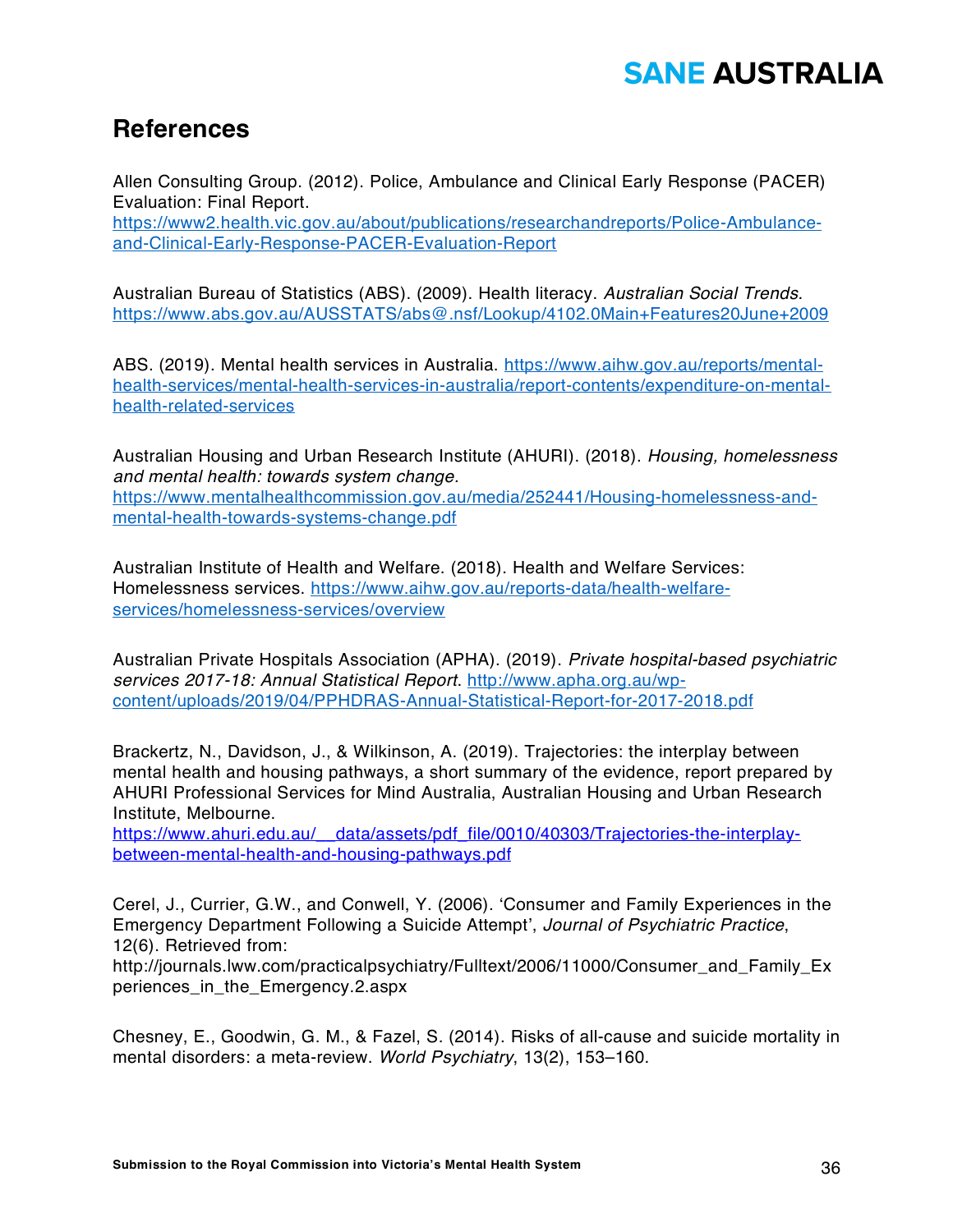Department of Health and Human Services. (2018). *Victoria's Mental Health Services Annual Report 2017-18.* The Victorian Government.

Copeland, WE, et al. 2007, 'Traumatic events and posttraumatic stress in childhood', *Archives of General Psychiatry,* 64:5, 577–584.

Cummins, R. (2007). Special Report 17.1. The Wellbeing of Australians – Carer Health and Wellbeing. Deakin University. October, vi–vii.

Department of Health and Human Services. (2018). Victoria's Mental Health Services Annual Report 2017-18. https://www2.health.vic.gov.au/mental-health/priorities-andtransformation/mental-health-annual-report

Department of Social Services. (2017). Young Carers Research Project: Final Report, September 2002. Australian Institute of Family Studies. The Longitudinal Study of Australian Children Annual Statistical Report 2016. Melbourne.

Diminic, S., Hielschler, E., Lee, Y., Harris, M. Schess, J., Kealton, J. & Whiteford, H. The economic value of informal mental health caring in Australia: summary report. The University of Queensland.

https://www.mindaustralia.org.au/sites/default/files/publications/The\_economic\_value\_of\_in formal\_mental\_health\_caring\_in\_Australia\_summary\_report.pdf

Dudgeon P, Milroy H, Walker R. (2014). Telethon Institute for Child Health Research/Kulunga Research Network, in collaboration with the University of Western Australia. Working Together: Aboriginal and Torres Strait Islander Mental Health and Wellbeing Principles and Practice.

Fletcher, J., Spittal, M., Brophy, L., Tibble, H., Kinner, S., Elsom, S. & Hamilton, B. (2017). 'Outcomes of the Victorian Safewards trial in 13 wards: Impact on seclusion rates and fidelity measurement', *International Journal of Mental Health Nursing.* https://onlinelibrary.wiley.com/doi/full/10.1111/inm.12380

Forensicare. (2018) Yanith Bilang: Quality Account 2017-18. https://www.forensicare.vic.gov.au/wp-content/uploads/2018/10/FC17-FC-Quality-Account-2018-V11-WEB.pdf

Harvey, C., Brophy, L., Parsons, S., Moeller-Saxone K., Grigg., M. & Siskind, D. (2015). People living with psychosocial disability: Rehabilitation and recovery-informed service provision within the second Australian national survey of psychosis. *Australian and New Zealand Journal of Psychiatry*. 50(6):534-47. doi: 10.1177/0004867415610437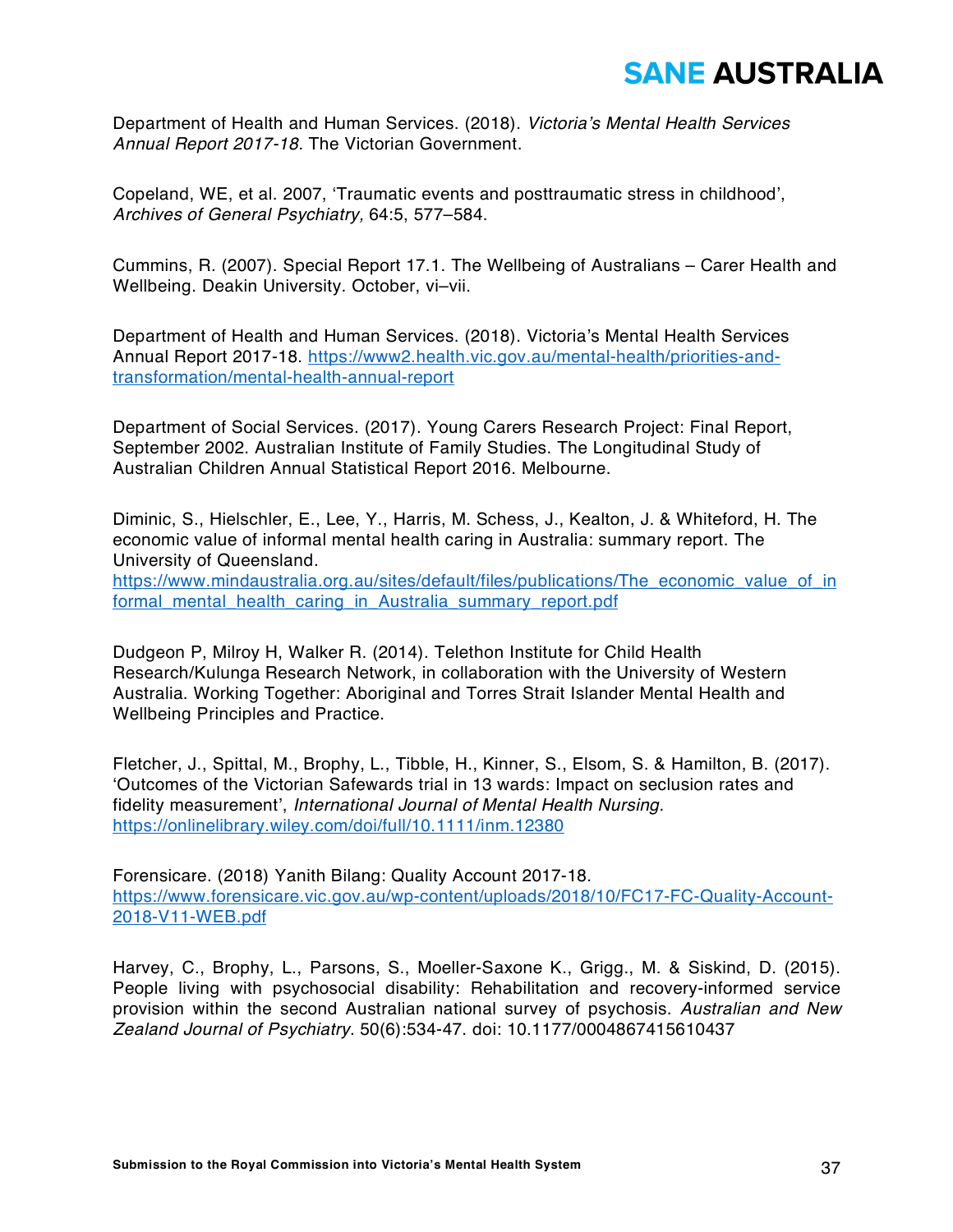Kariminia, A. Law, M., Butler, T. Levy, M. Corben, S. Kaldor, J. Grant, L. Suicide risk among recently released prisoners in New South Wales. *Medical Journal of Australia.*  187;7.

Kessler, R. C., Amminger, G. P., Aguilar-Gaxiola, S., Alonso, J., Lee, S., & Ustün, T. B. (2007). Age of onset of mental disorders: a review of recent literature. *Current opinion in psychiatry*, *20*(4), 359–364. doi:10.1097/YCO.0b013e32816ebc8c

Kjellin, L. and Ostman, M. (2005). Relatives of psychiatric inpatients - do physical violence and suicide attempts of patients influence family burden and participation in care? *Nordic Journal of Psychiatry*, 59(1); 7–11.

Malarbi, S. (2017). Neuropsychological functioning of childhood trauma and posttraumatic stress disorder: a meta-analysis. *Neuroscience, & Biobehavioral Reviews*. 72;68–86.

May, CL. & Wisco B. (2016). Defining trauma: how level of exposure and proximity affect risk for posttraumatic stress disorder. *Psychological Trauma.* 8:2; 233–40.

McLaughlin, C. *et al.* (2014) 'The burden of living with and caring for a suicidal family member'. *Journal of Mental Health*, Routledge, 23(5); 236–240. doi: 10.3109/09638237.2014.928402.

Mental Health Commission Queensland. (2019). Reducing mental health stigma in the workplace Retrieved from:

https://www.qmhc.qld.gov.au/sites/default/files/reducing\_mental\_health\_stigma\_in\_the\_wor kplace\_january\_2019.pdf

Mercer, S., Gunn, P., Bower, S., Wyke & Guthrie B. (2012). 'Managing patients with mental and physical multimorbidity. *British Medical Journal, 245:e555p.*

Morgan, V. A., McGrath, J. J., Jablensky, A., Badcock, J. C., Waterreus, A., Bush, R. Mackinnon, A. (2014). Psychosis prevalence and physical, metabolic and cognitive comorbidity: data from the second Australian national survey of psychosis. *Psychological medicine,* 44(10), 2163–2176. doi:10.1017/S0033291713002973

Palmer, Lewis M, Stylianopolous V. & Furler J. (2018). Primary care prevention of the cardiovascular health crisis for people with severe mental illness: the elephant in the room. *The Australian Journal of General Practice*. https://www1.racgp.org.au/ajgp/2018/december/primary-care-prevention-of-thecardiovascular-heal

Parker, R., & Milroy, H. (2010). Mental illness in Aboriginal and Torres Strait Islander peoples. In N. Purdie, P. Dudgeon, & R. Walker (Eds.), Working Together: Aboriginal and